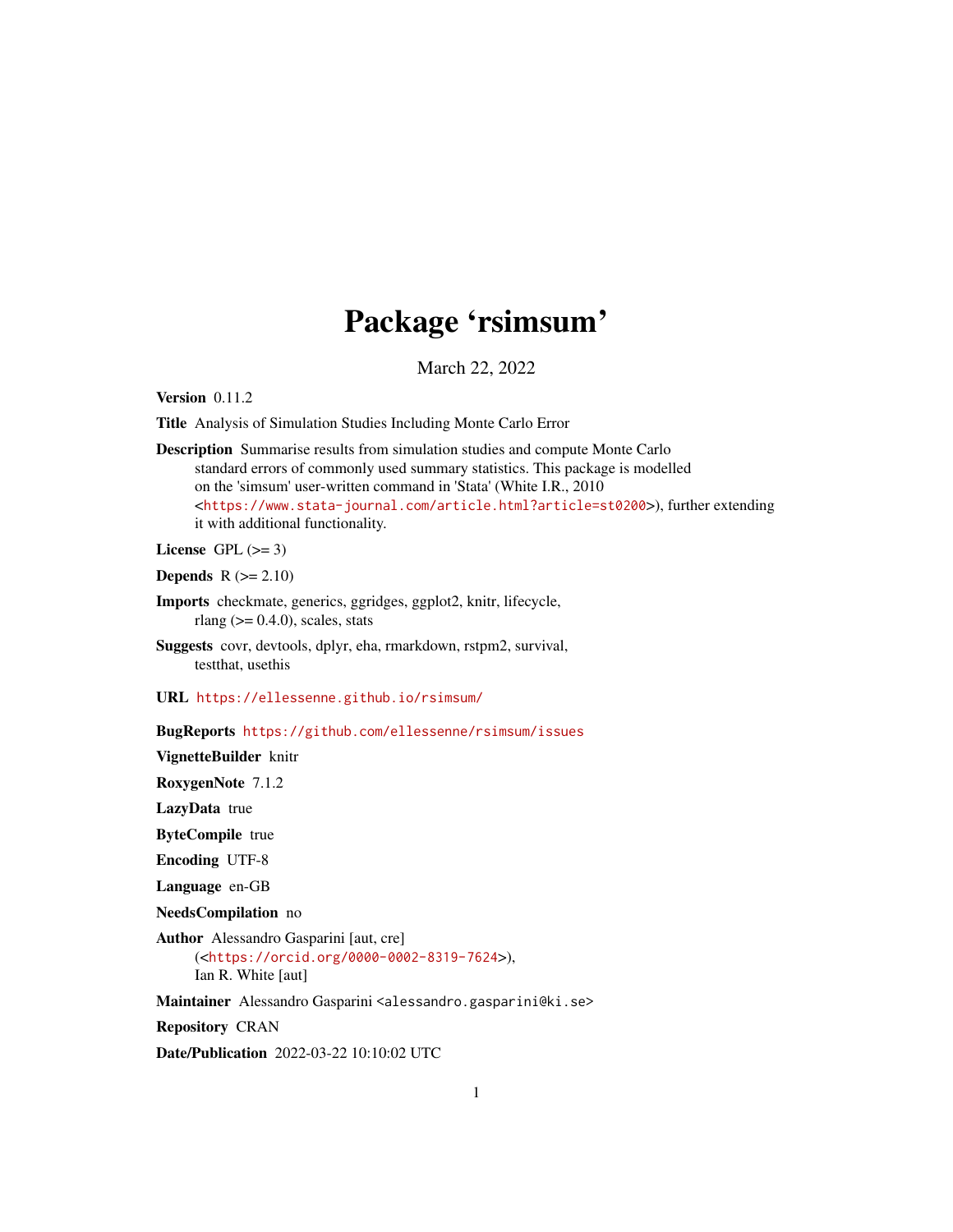## <span id="page-1-0"></span>R topics documented:

|       | $autoplot.multisimsum \dots \dots \dots \dots \dots \dots \dots \dots \dots \dots \dots \dots \dots \dots \dots \dots$                                                      | $\overline{2}$  |
|-------|-----------------------------------------------------------------------------------------------------------------------------------------------------------------------------|-----------------|
|       |                                                                                                                                                                             | $\overline{4}$  |
|       |                                                                                                                                                                             | 5               |
|       |                                                                                                                                                                             | $\overline{7}$  |
|       |                                                                                                                                                                             | $\overline{8}$  |
|       |                                                                                                                                                                             |                 |
|       |                                                                                                                                                                             |                 |
|       |                                                                                                                                                                             | <sup>12</sup>   |
|       |                                                                                                                                                                             |                 |
|       |                                                                                                                                                                             |                 |
|       |                                                                                                                                                                             | 13              |
|       |                                                                                                                                                                             | $\overline{13}$ |
|       |                                                                                                                                                                             | $\overline{14}$ |
|       |                                                                                                                                                                             | 15              |
|       |                                                                                                                                                                             | $-18$           |
|       |                                                                                                                                                                             |                 |
|       |                                                                                                                                                                             |                 |
|       | print.simsum                                                                                                                                                                | 21              |
|       | $print. summary.multisimsum \dots \dots \dots \dots \dots \dots \dots \dots \dots \dots \dots \dots \dots$                                                                  | 21              |
|       |                                                                                                                                                                             | 22              |
|       |                                                                                                                                                                             | 23              |
|       |                                                                                                                                                                             |                 |
|       |                                                                                                                                                                             |                 |
|       |                                                                                                                                                                             | 27              |
|       |                                                                                                                                                                             |                 |
|       | tidy, simsum $\ldots$ , $\ldots$ , $\ldots$ , $\ldots$ , $\ldots$ , $\ldots$ , $\ldots$ , $\ldots$ , $\ldots$ , $\ldots$ , $\ldots$ , $\ldots$ , $\ldots$ , $\frac{30}{20}$ |                 |
|       |                                                                                                                                                                             | 31              |
| Index |                                                                                                                                                                             | 33              |

autoplot.multisimsum *autoplot method for multisimsum objects*

## Description

autoplot can produce a series of plot to summarise results of simulation studies. See vignette("C-plotting",package = "rsimsum") for further details.

```
## S3 method for class 'multisimsum'
autoplot(
 object,
 par,
 type = "forest",
 stats = "nsim",
```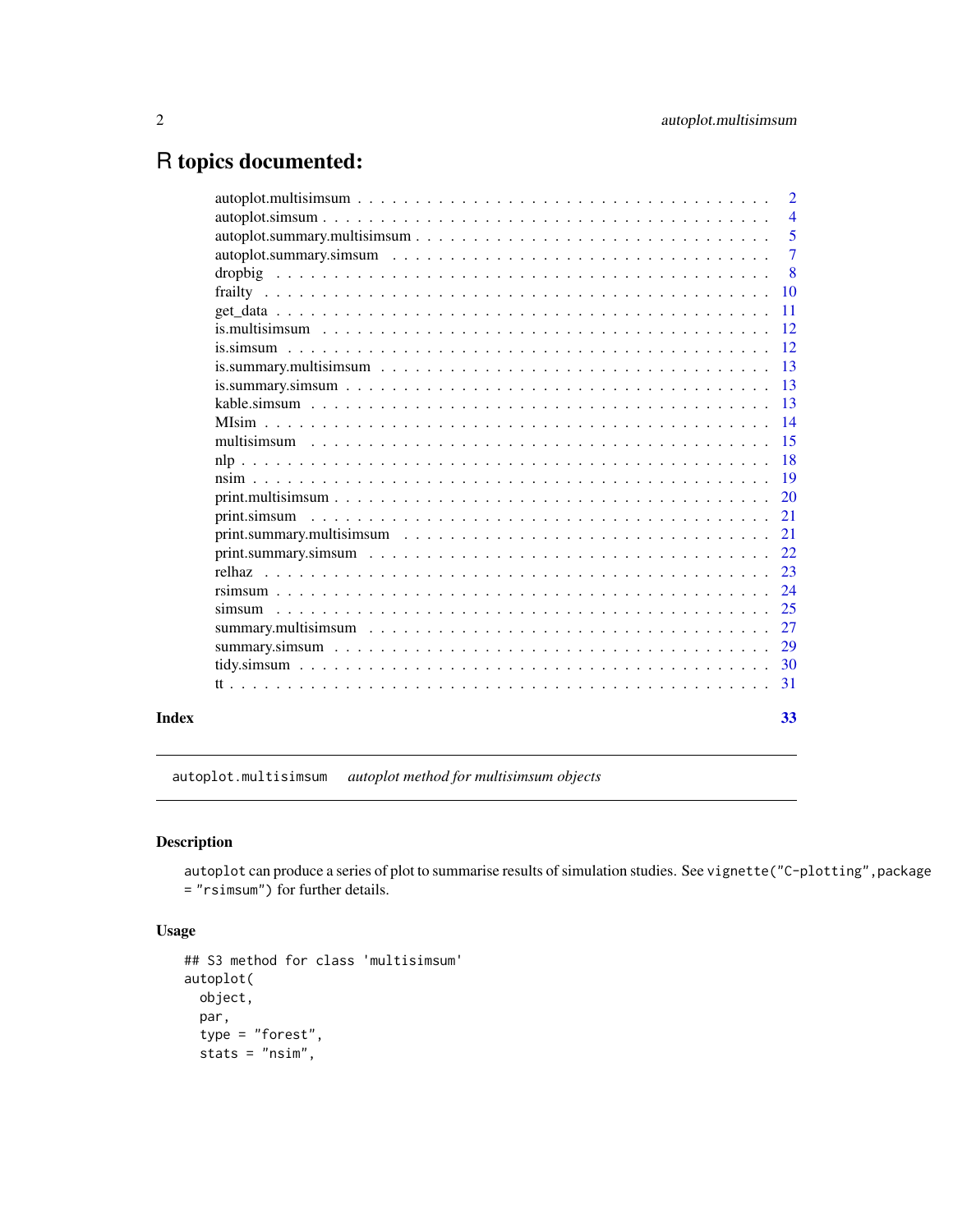## <span id="page-2-0"></span>autoplot.multisimsum 3

```
target = NULL,fitted = TRUE,
scales = "fixed",
top = TRUE,density.legend = TRUE,
zoom = 1,
...
```
## Arguments

 $\mathcal{L}$ 

| object         | An object of class multisimsum.                                                                                                                                                                                       |
|----------------|-----------------------------------------------------------------------------------------------------------------------------------------------------------------------------------------------------------------------|
| par            | The parameter results to plot.                                                                                                                                                                                        |
| type           | The type of the plot to be produced. Possible choices are: forest, lolly,<br>zip, est, se, est_ba, se_ba, est_density, se_density, est_hex, se_hex,<br>est_ridge, se_ridge, heat, nlp, with forest being the default. |
| stats          | Summary statistic to plot, defaults to bias. See summary. simsum() for further<br>details on supported summary statistics.                                                                                            |
| target         | Target of summary statistic, e.g. 0 for bias. Defaults to NULL, in which case<br>target will be inferred.                                                                                                             |
| fitted         | Superimpose a fitted regression line, useful when type $=$ (est, se, est_ba,<br>se_ba, est_density, se_density, est_hex, se_hex). Defaults to TRUE.                                                                   |
| scales         | Should scales be fixed (fixed, the default), free (free), or free in one dimension<br>$(free_x, free_y)?$                                                                                                             |
| top            | Should the legend for a nested loop plot be on the top side of the plot? Defaults<br>to TRUE.                                                                                                                         |
| density.legend | Should the legend for density and hexbin plots be included? Defaults to TRUE.                                                                                                                                         |
| zoom           | A numeric value between 0 and 1 signalling that a zip plot should <i>zoom</i> on the<br>top $x\%$ of the plot (to ease interpretation). Defaults to 1, where the whole zip<br>plot is displayed.                      |
| $\cdots$       | Not used.                                                                                                                                                                                                             |
|                |                                                                                                                                                                                                                       |

## Value

A ggplot object.

```
data("frailty", package = "rsimsum")
ms <- multisimsum(
data = frailty,
 par = "par", true = c(trt = -0.50, fv = 0.75),
 estvarname = "b", se = "se", methodvar = "model",
  by = "fv\_dist", x = TRUE\mathcal{L}library(ggplot2)
```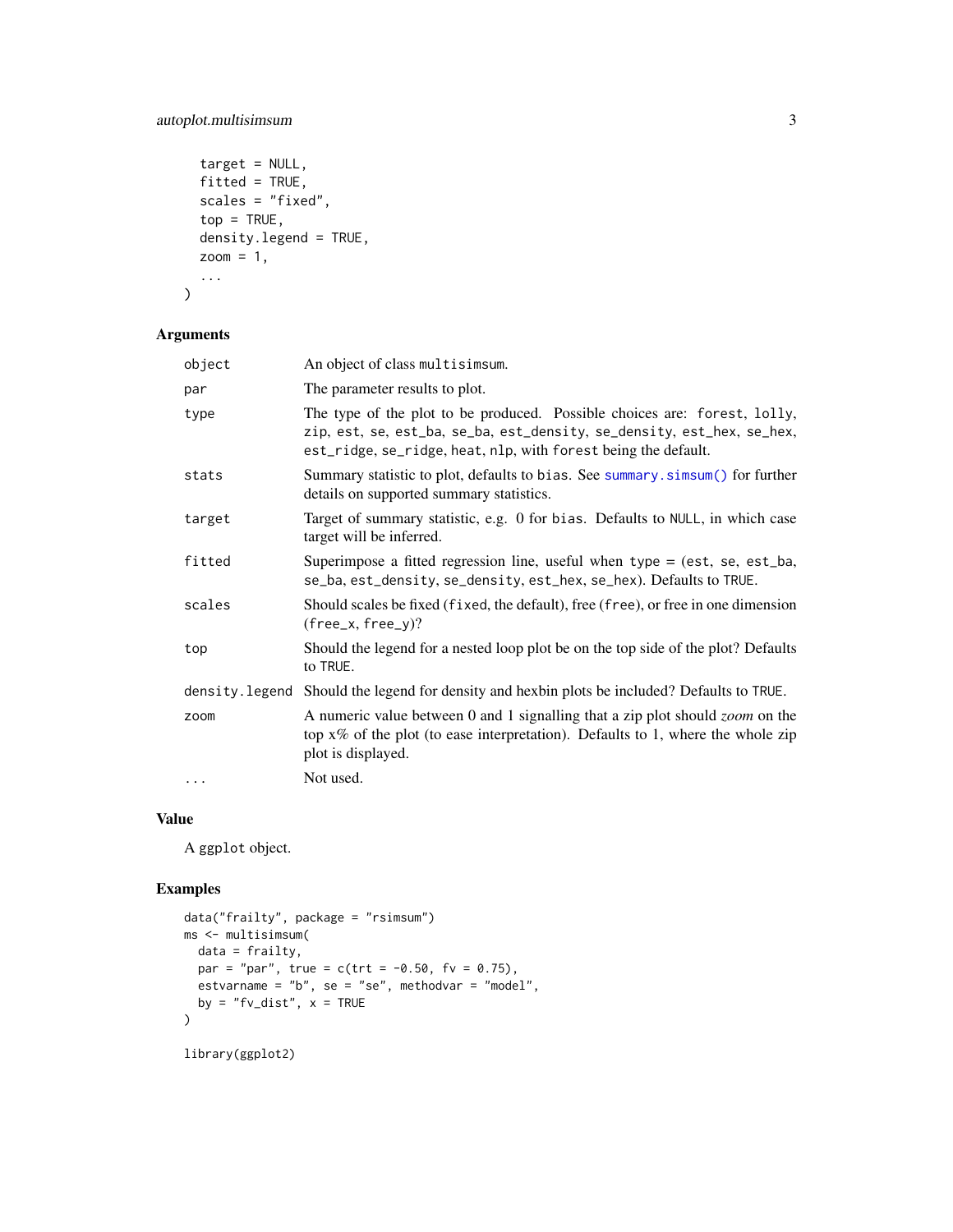```
autoplot(ms, par = "trt")autoplot(ms, par = "trt", type = "lolly", stats = "cover")
autoplot(ms, par = "trt", type = "zip")
autoplot(ms, par = "trt", type = "est_ba")
```
autoplot.simsum *autoplot method for simsum objects*

#### Description

autoplot can produce a series of plot to summarise results of simulation studies. See vignette("C-plotting",package = "rsimsum") for further details.

## Usage

```
## S3 method for class 'simsum'
autoplot(
 object,
  type = "forest",
  stats = "nsim",
  target = NULL,fitted = TRUE,scales = "fixed",
  top = TRUE,density.legend = TRUE,
  zoom = 1,
  ...
)
```
#### Arguments

| object | An object of class simsum.                                                                                                                                                                                            |
|--------|-----------------------------------------------------------------------------------------------------------------------------------------------------------------------------------------------------------------------|
| type   | The type of the plot to be produced. Possible choices are: forest, lolly, zip,<br>est, se, est_ba, se_ba, est_ridge, se_ridge, est_density, se_density,<br>est_hex, se_hex, heat, nlp, with forest being the default. |
| stats  | Summary statistic to plot, defaults to nsim (the number of replications with non-<br>missing point estimates/SEs). See summary simsum() for further details on<br>supported summary statistics.                       |
| target | Target of summary statistic, e.g. 0 for bias. Defaults to NULL, in which case<br>target will be inferred.                                                                                                             |
| fitted | Superimpose a fitted regression line, useful when $type = (est, se, est_ba,$<br>se_ba, est_density, se_density, est_hex, se_hex). Defaults to TRUE.                                                                   |
| scales | Should scales be fixed (fixed, the default), free (free), or free in one dimension<br>$(free_x, free_y)?$                                                                                                             |
| top    | Should the legend for a nested loop plot be on the top side of the plot? Defaults<br>to TRUE.                                                                                                                         |

<span id="page-3-0"></span>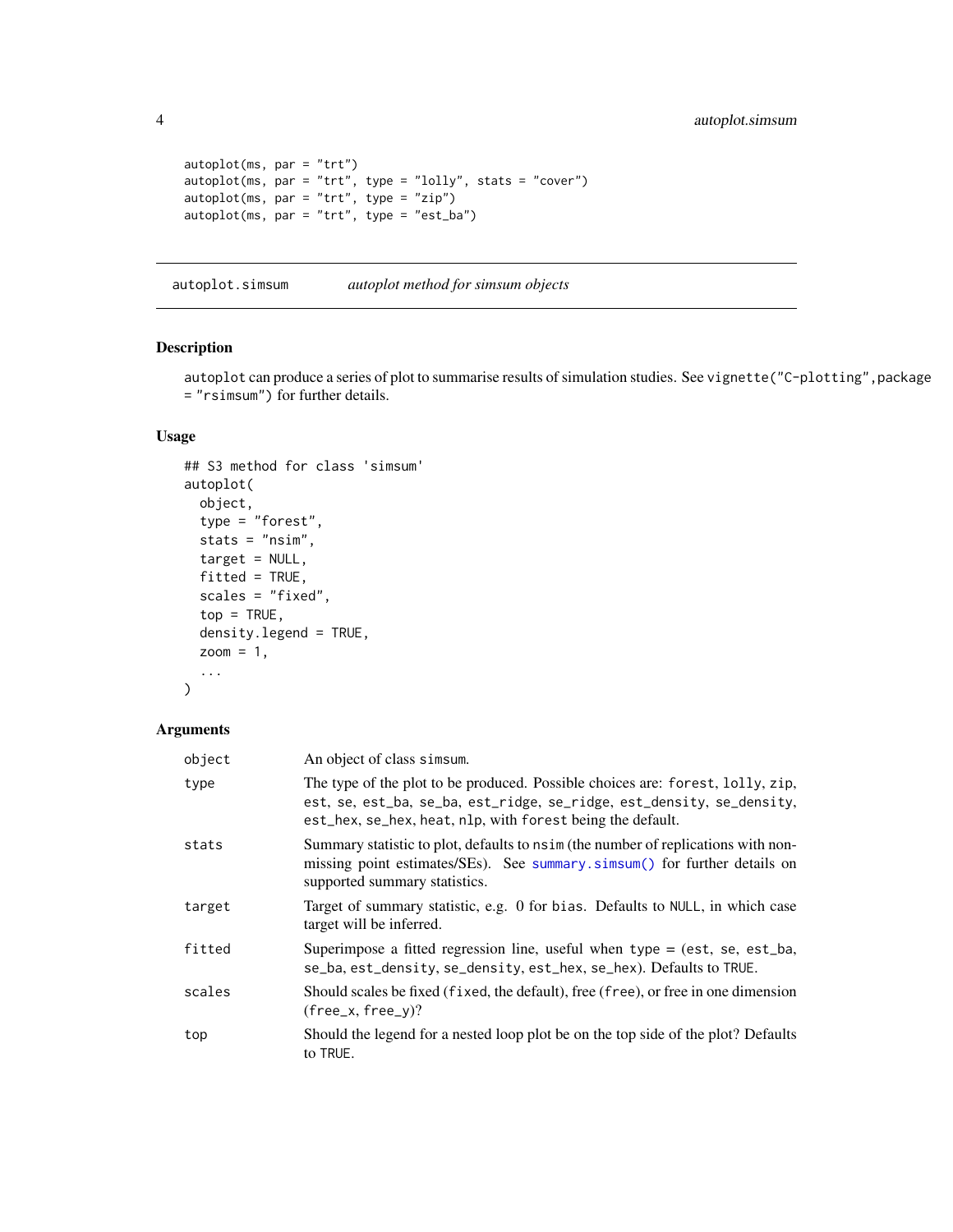<span id="page-4-0"></span>

|                         | density. Legend Should the legend for density and hexbin plots be included? Defaults to TRUE.                                                                                                    |
|-------------------------|--------------------------------------------------------------------------------------------------------------------------------------------------------------------------------------------------|
| zoom                    | A numeric value between 0 and 1 signalling that a zip plot should <i>zoom</i> on the<br>top $x\%$ of the plot (to ease interpretation). Defaults to 1, where the whole zip<br>plot is displayed. |
| $\cdot$ $\cdot$ $\cdot$ | Not used.                                                                                                                                                                                        |

## Value

A ggplot object.

#### Examples

```
data("MIsim", package = "rsimsum")
s <- rsimsum::simsum(
 data = MIsim, estvarname = "b", true = 0.5, se = "se",
  methodvar = "method", x = TRUE)
library(ggplot2)
autoplot(s)
autoplot(s, type = "lolly")
autoplot(s, type = "est_hex")
autoplot(s, type = "zip", zoom = 0.5)
# Nested loop plot:
data("nlp", package = "rsimsum")
s1 <- rsimsum::simsum(
  data = nlp, estvarname = "b", true = 0, se = "se",
  methodvar = "model", by = c("baseline", "ss", "esigma")
)
autoplot(s1, stats = "bias", type = "nlp")
```
autoplot.summary.multisimsum

*autoplot method for summary.multisimsum objects*

## Description

autoplot method for summary.multisimsum objects

```
## S3 method for class 'summary.multisimsum'
autoplot(
 object,
  par,
  type = "forest",
  stats = "nsim",
```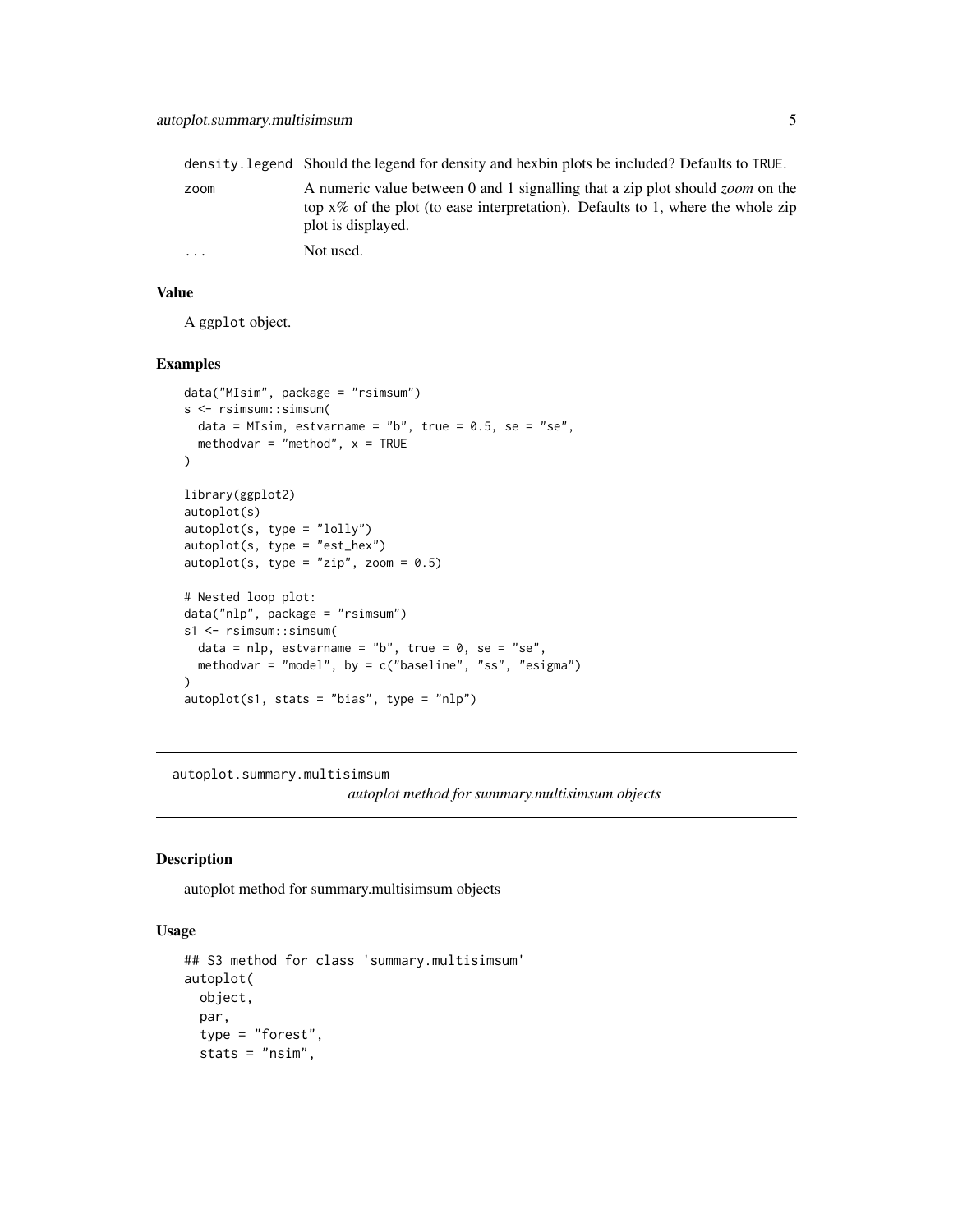```
target = NULL,fitted = TRUE,
 scales = "fixed",
 top = TRUE,density.legend = TRUE,
 zoom = 1,
  ...
\mathcal{L}
```
## Arguments

| object         | An object of class summary.multisimsum.                                                                                                                                                                               |
|----------------|-----------------------------------------------------------------------------------------------------------------------------------------------------------------------------------------------------------------------|
| par            | The parameter results to plot.                                                                                                                                                                                        |
| type           | The type of the plot to be produced. Possible choices are: forest, lolly,<br>zip, est, se, est_ba, se_ba, est_density, se_density, est_hex, se_hex,<br>est_ridge, se_ridge, heat, nlp, with forest being the default. |
| stats          | Summary statistic to plot, defaults to bias. See summary. simsum() for further<br>details on supported summary statistics.                                                                                            |
| target         | Target of summary statistic, e.g. 0 for bias. Defaults to NULL, in which case<br>target will be inferred.                                                                                                             |
| fitted         | Superimpose a fitted regression line, useful when type $=$ (est, se, est_ba,<br>se_ba, est_density, se_density, est_hex, se_hex). Defaults to TRUE.                                                                   |
| scales         | Should scales be fixed (fixed, the default), free (free), or free in one dimension<br>$(free_x, free_y)?$                                                                                                             |
| top            | Should the legend for a nested loop plot be on the top side of the plot? Defaults<br>to TRUE.                                                                                                                         |
| density.legend | Should the legend for density and hexbin plots be included? Defaults to TRUE.                                                                                                                                         |
| zoom           | A numeric value between 0 and 1 signalling that a zip plot should <i>zoom</i> on the<br>top $x\%$ of the plot (to ease interpretation). Defaults to 1, where the whole zip<br>plot is displayed.                      |
| $\cdots$       | Not used.                                                                                                                                                                                                             |
|                |                                                                                                                                                                                                                       |

## Value

A ggplot object.

```
data("frailty", package = "rsimsum")
ms <- multisimsum(
 data = frailty,
 par = "par", true = c(trt = -0.50, fv = 0.75),
 estvarname = "b", se = "se", methodvar = "model",
 by = "fv\_dist", x = TRUE\mathcal{L}sms <- summary(ms)
```
<span id="page-5-0"></span>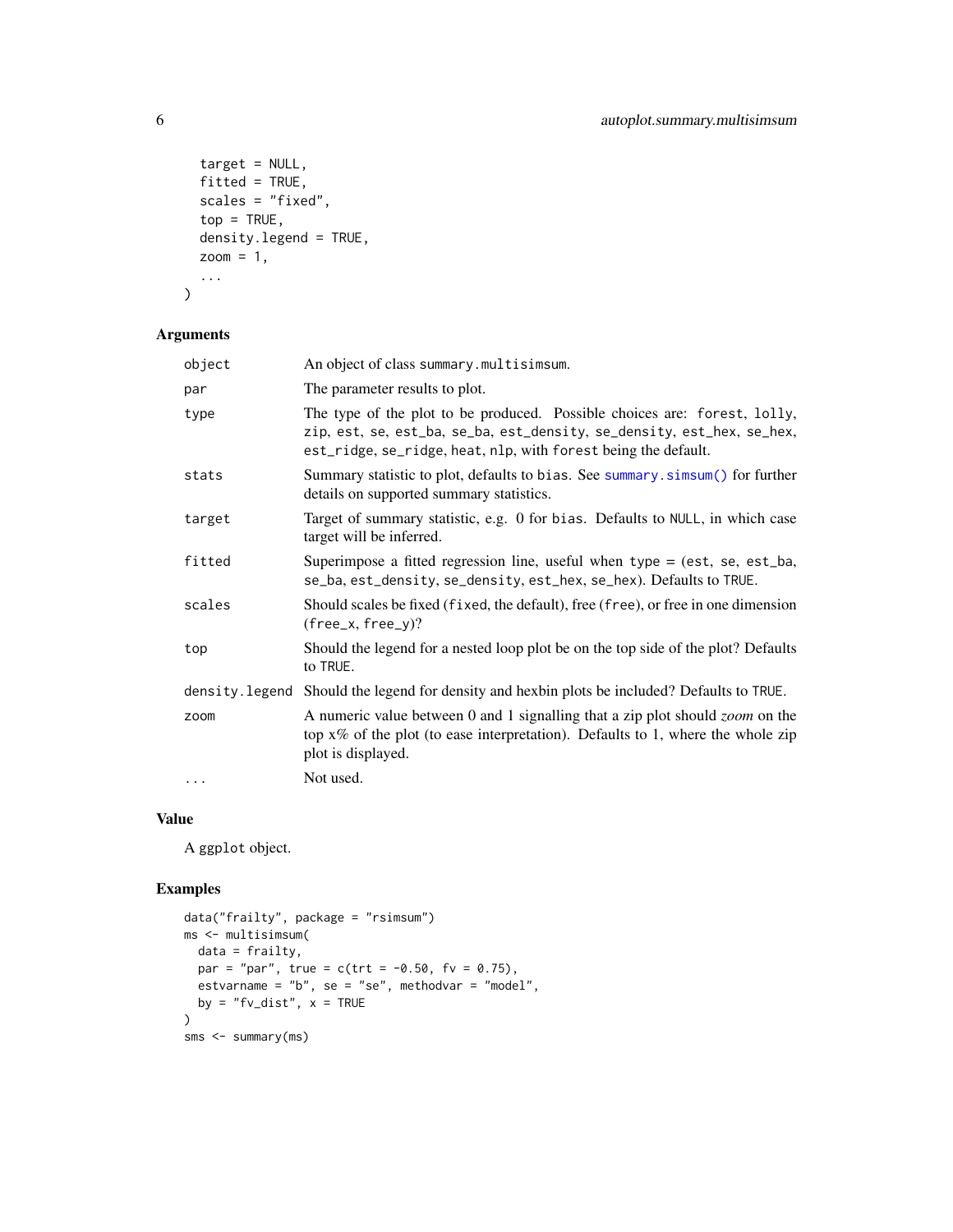<span id="page-6-0"></span>library(ggplot2) autoplot(sms, par = "trt")

autoplot.summary.simsum

*autoplot method for summary.simsum objects*

## Description

autoplot method for summary.simsum objects

## Usage

```
## S3 method for class 'summary.simsum'
autoplot(
 object,
  type = "forest",
 stats = "nsim",target = NULL,fitted = TRUE,scales = "fixed",
 top = TRUE,density.legend = TRUE,
 zoom = 1,
  ...
)
```
## Arguments

| object | An object of class summary. simsum.                                                                                                                                                                                   |
|--------|-----------------------------------------------------------------------------------------------------------------------------------------------------------------------------------------------------------------------|
| type   | The type of the plot to be produced. Possible choices are: forest, lolly, zip,<br>est, se, est_ba, se_ba, est_ridge, se_ridge, est_density, se_density,<br>est_hex, se_hex, heat, nlp, with forest being the default. |
| stats  | Summary statistic to plot, defaults to nsim (the number of replications with non-<br>missing point estimates/SEs). See summary simsum() for further details on<br>supported summary statistics.                       |
| target | Target of summary statistic, e.g. 0 for bias. Defaults to NULL, in which case<br>target will be inferred.                                                                                                             |
| fitted | Superimpose a fitted regression line, useful when $type = (est, se, est_ba,$<br>se_ba, est_density, se_density, est_hex, se_hex). Defaults to TRUE.                                                                   |
| scales | Should scales be fixed (fixed, the default), free (free), or free in one dimension<br>$(free_x, free_y)?$                                                                                                             |
| top    | Should the legend for a nested loop plot be on the top side of the plot? Defaults<br>to TRUE.                                                                                                                         |
|        | ulionidae i Theorie (M. F. 14 alia 15 con 1 Con 15 coda non 14 con 15 colora 15 de 16 de 16 metro 16 a composit                                                                                                       |

density.legend Should the legend for density and hexbin plots be included? Defaults to TRUE.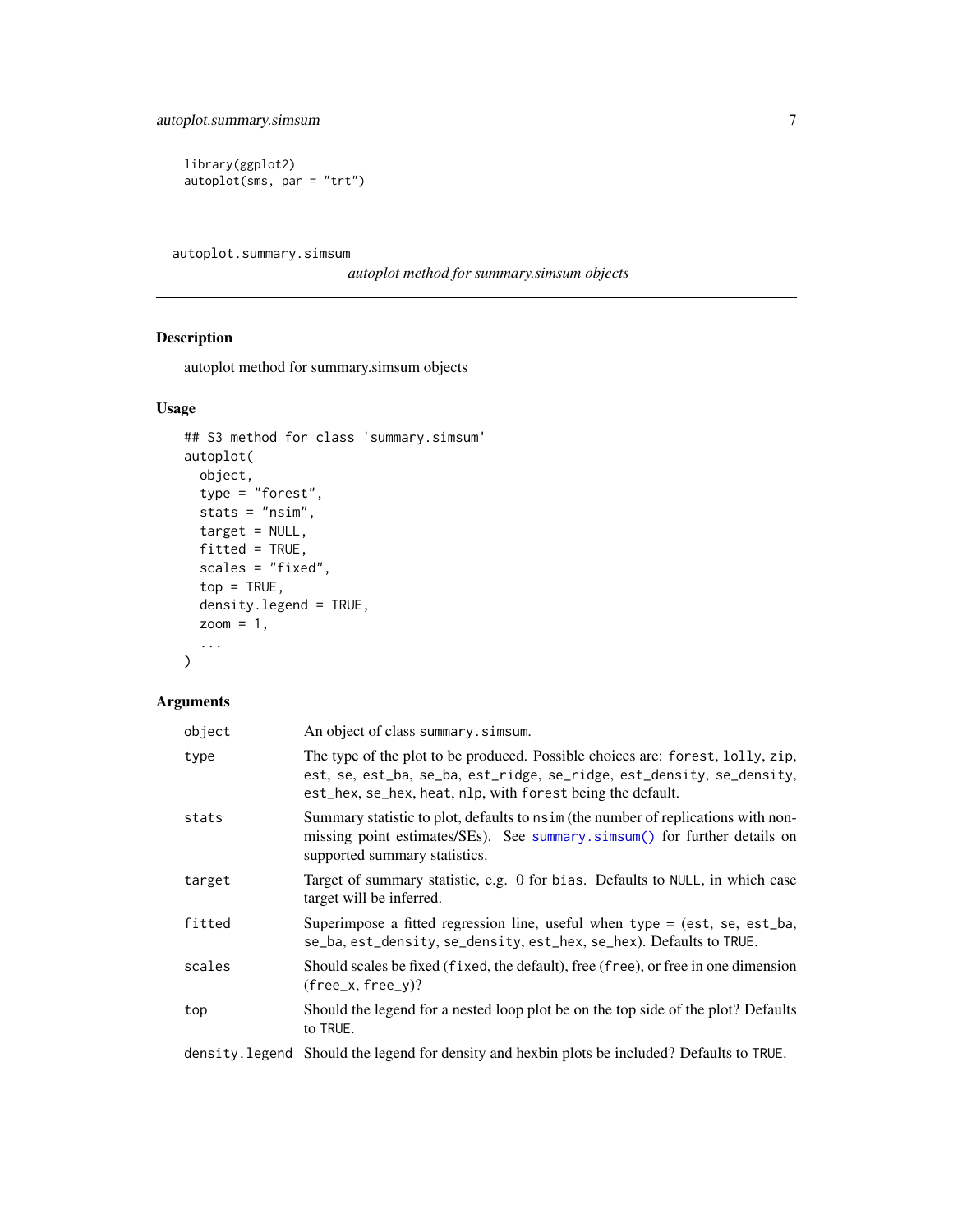<span id="page-7-0"></span>

| zoom     | A numeric value between 0 and 1 signalling that a zip plot should <i>zoom</i> on the |
|----------|--------------------------------------------------------------------------------------|
|          | top $x\%$ of the plot (to ease interpretation). Defaults to 1, where the whole zip   |
|          | plot is displayed.                                                                   |
| $\cdots$ | Not used.                                                                            |

## Value

A ggplot object.

#### Examples

```
data("MIsim", package = "rsimsum")
s <- rsimsum::simsum(
 data = MIsim, estvarname = "b", true = 0.5, se = "se",
 methodvar = "method", x = TRUE)
ss \leq summary(s)
library(ggplot2)
autoplot(ss)
autoplot(ss, type = "lolly")
```
dropbig *Identify replications with large point estimates, standard errors*

## Description

dropbig is useful to identify replications with large point estimates or standard errors. Large values are defined as standardised values above a given threshold, as defined when calling dropbig. Regular standardisation using mean and standard deviation is implemented, as well as robust standardisation using median and inter-quartile range. Further to that, the standardisation process is stratified by data-generating mechanism if by factors are defined.

```
dropbig(
  data,
  estvarname,
  se = NULL,
 methodvar = NULL,
 by = NULL,
 max = 10,
  semax = 100,
  robust = TRUE)
```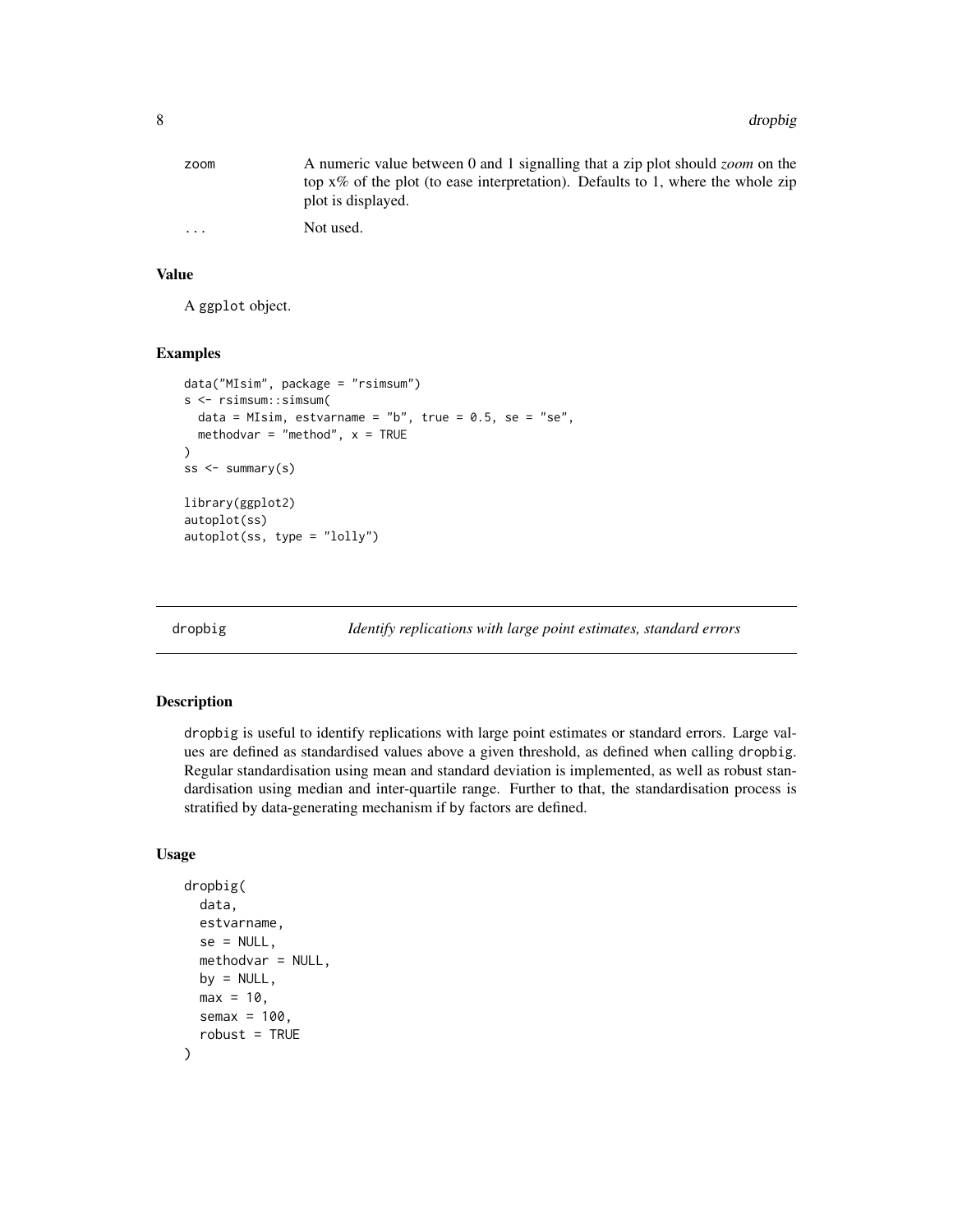#### dropbig the control of the control of the control of the control of the control of the control of the control o

## Arguments

| data       | A data. frame in which variable names are interpreted. It has to be in tidy<br>format, e.g. each variable forms a column and each observation forms a row.                                                                                                                                     |
|------------|------------------------------------------------------------------------------------------------------------------------------------------------------------------------------------------------------------------------------------------------------------------------------------------------|
| estvarname | The name of the variable containing the point estimates.                                                                                                                                                                                                                                       |
| se         | The name of the variable containing the standard errors of the point estimates.                                                                                                                                                                                                                |
| methodvar  | The name of the variable containing the methods to compare. For instance,<br>methods could be the models compared within a simulation study. Can be NULL.                                                                                                                                      |
| by         | A vector of variable names to compute performance measures by a list of factors.<br>Factors listed here are the (potentially several) data-generating mechanisms used<br>to simulate data under different scenarios (e.g. sample size, true distribution of<br>a variable, etc.). Can be NULL. |
| max        | Specifies the maximum acceptable absolute value of the point estimates, after<br>standardisation. Defaults to 10.                                                                                                                                                                              |
| semax      | Specifies the maximum acceptable absolute value of the standard error, after<br>standardisation. Defaults to 100.                                                                                                                                                                              |
| robust     | Specifies whether to use robust standardisation (using median and inter-quartile<br>range) rather than normal standardisation (using mean and standard deviation).<br>Defaults to TRUE.                                                                                                        |

## Value

The same data.frame given as input with an additional column named .dropbig identifying rows that are classified as large (.dropbig = TRUE) according to the specified criterion.

```
data("frailty", package = "rsimsum")
frailty2 <- subset(frailty, par == "fv")
# Using low values of max, semax for illustration purposes:
dropbig(
 data = frailty2, estvarname = nb", se = "se",
 methodvar = "model", by = "fv_dist", max = 2, semax = 2
\mathcal{L}# Using regular standardisation:
dropbig(
  data = frailty2, estvarname = "b", se = "se",
 methodvar = "model", by = "fv_dist", max = 2, semax = 2, robust = FALSE
\mathcal{L}
```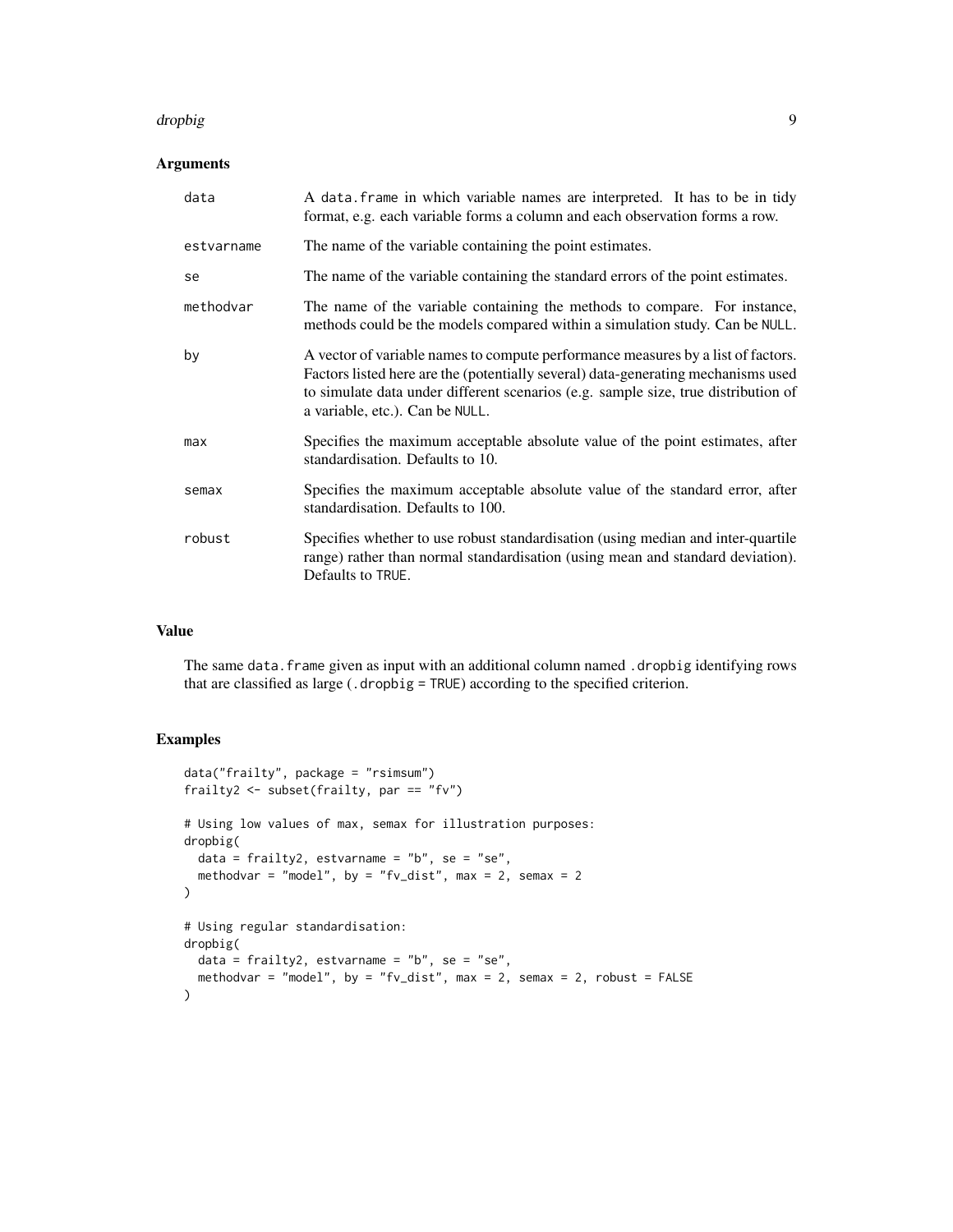<span id="page-9-0"></span>

## Description

A dataset from a simulation study comparing frailty flexible parametric models fitted using penalised likelihood to semiparametric frailty models. Both models are fitted assuming a Gamma and a log-Normal frailty. One thousand datasets were simulated, each containing a binary treatment variable with a log-hazard ratio of -0.50. Clustered survival data was simulated assuming 50 clusters of 50 individuals each, with a mixture Weibull baseline hazard function and a frailty following either a Gamma or a Log-Normal distribution. The comparison involves estimates of the log-treatment effect, and estimates of heterogeneity (i.e. the estimated frailty variance).

## Usage

frailty

frailty2

#### Format

A data frame with 16,000 rows and 6 variables:

- i Simulated dataset number.
- b Point estimate.
- se Standard error of the point estimate.
- par The estimand. trt is the log-treatment effect, fv is the variance of the frailty.
- fv\_dist The true frailty distribution.
- model Method used (Cox, Gamma, Cox, Log-Normal, RP(P), Gamma, or RP(P), Log-Normal).

An object of class data. frame with 16000 rows and 7 columns.

#### **Note**

frailty2 is a version of the same dataset with the model column split into two columns, m\_baseline and m\_frailty.

```
data("frailty", package = "rsimsum")
data("frailty2", package = "rsimsum")
```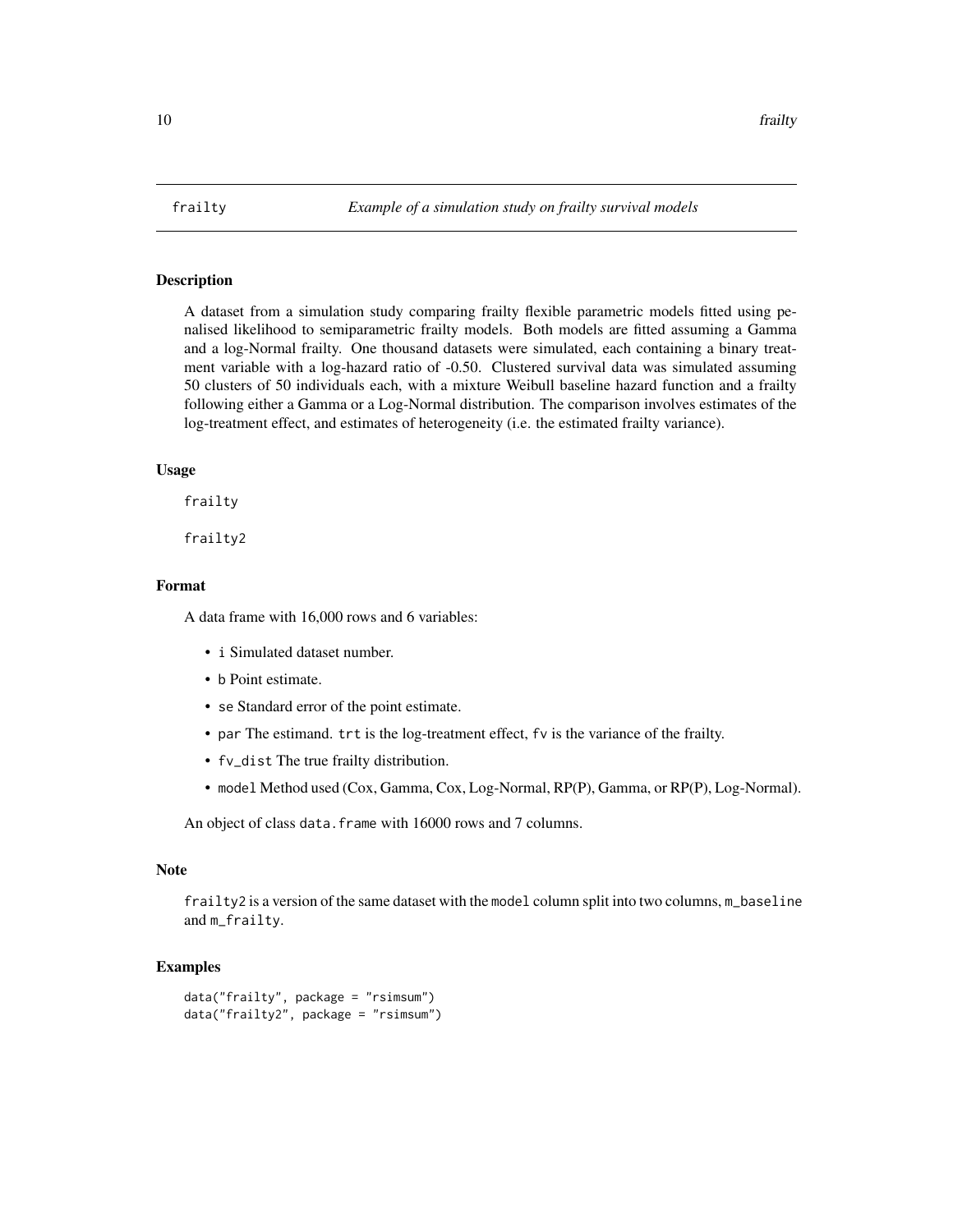<span id="page-10-0"></span>get\_data *get\_data*

## Description

Extract data slots from an object of class simsum, summary.simsum, multisimsum, or summary.multisimsum.

## Usage

 $get_data(x, stats = NULL, ...)$ 

## Arguments

| X     | An object of class simsum.                                                                              |
|-------|---------------------------------------------------------------------------------------------------------|
| stats | Summary statistics to include; can be a scalar value or a vector. Possible choices<br>are:              |
|       | • nsim, the number of replications with non-missing point estimates and stan-<br>dard error.            |
|       | • the tamean, average point estimate.                                                                   |
|       | • the tamedian, median point estimate.                                                                  |
|       | • se2mean, average standard error.                                                                      |
|       | • se2median, median standard error.                                                                     |
|       | • bias, bias in point estimate.                                                                         |
|       | • empse, empirical standard error.                                                                      |
|       | • mse, mean squared error.                                                                              |
|       | • relprec, percentage gain in precision relative to the reference method.                               |
|       | • modelse, model-based standard error.                                                                  |
|       | • relerror, relative percentage error in standard error.                                                |
|       | • cover, coverage of a nominal level\                                                                   |
|       | • becover, bias-eliminated coverage of a nominal level\                                                 |
|       | • power, power of a (1 - level) Defaults to NULL, in which case all summary<br>statistics are returned. |
| .     | Ignored.                                                                                                |

#### Value

A data.frame containing summary statistics from a simulation study.

```
data(MIsim)
x \leftarrow simsum(
  data = MIsim, estvarname = "b", true = 0.5, se = "se",
  methodvar = "method"
\mathcal{L}
```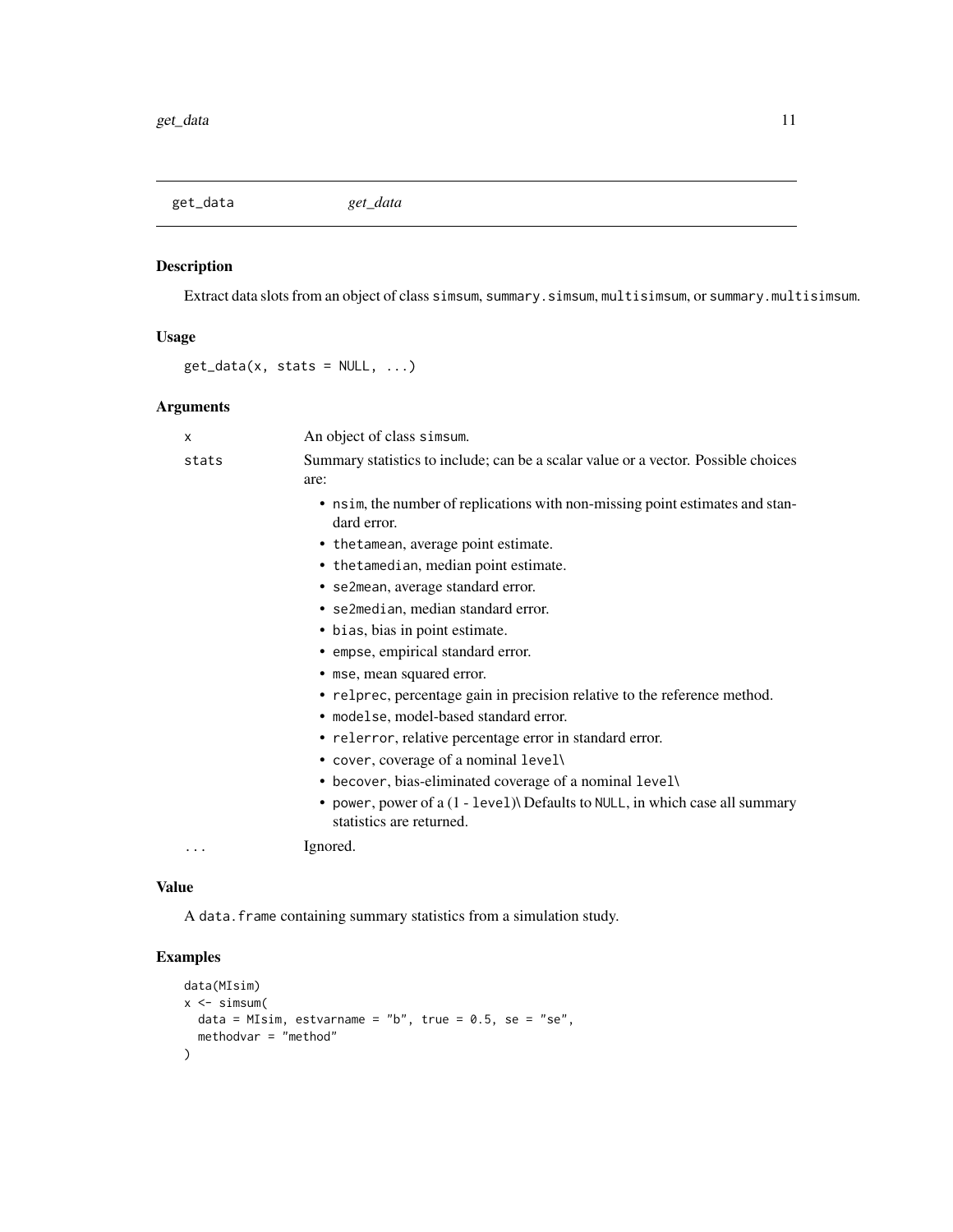#### <span id="page-11-0"></span>12 is.simsum

```
get_data(x)
# Extracting only bias and coverage:
get_data(x, stats = c("bias", "cover"))xs < - summary(x)get_data(xs)
```
is.multisimsum *is.multisimsum*

## Description

Reports whether x is a multisimsum object

## Usage

```
is.multisimsum(x)
```
## Arguments

x An object to test.

is.simsum *is.simsum*

## Description

Reports whether x is a simsum object

## Usage

is.simsum(x)

## Arguments

x An object to test.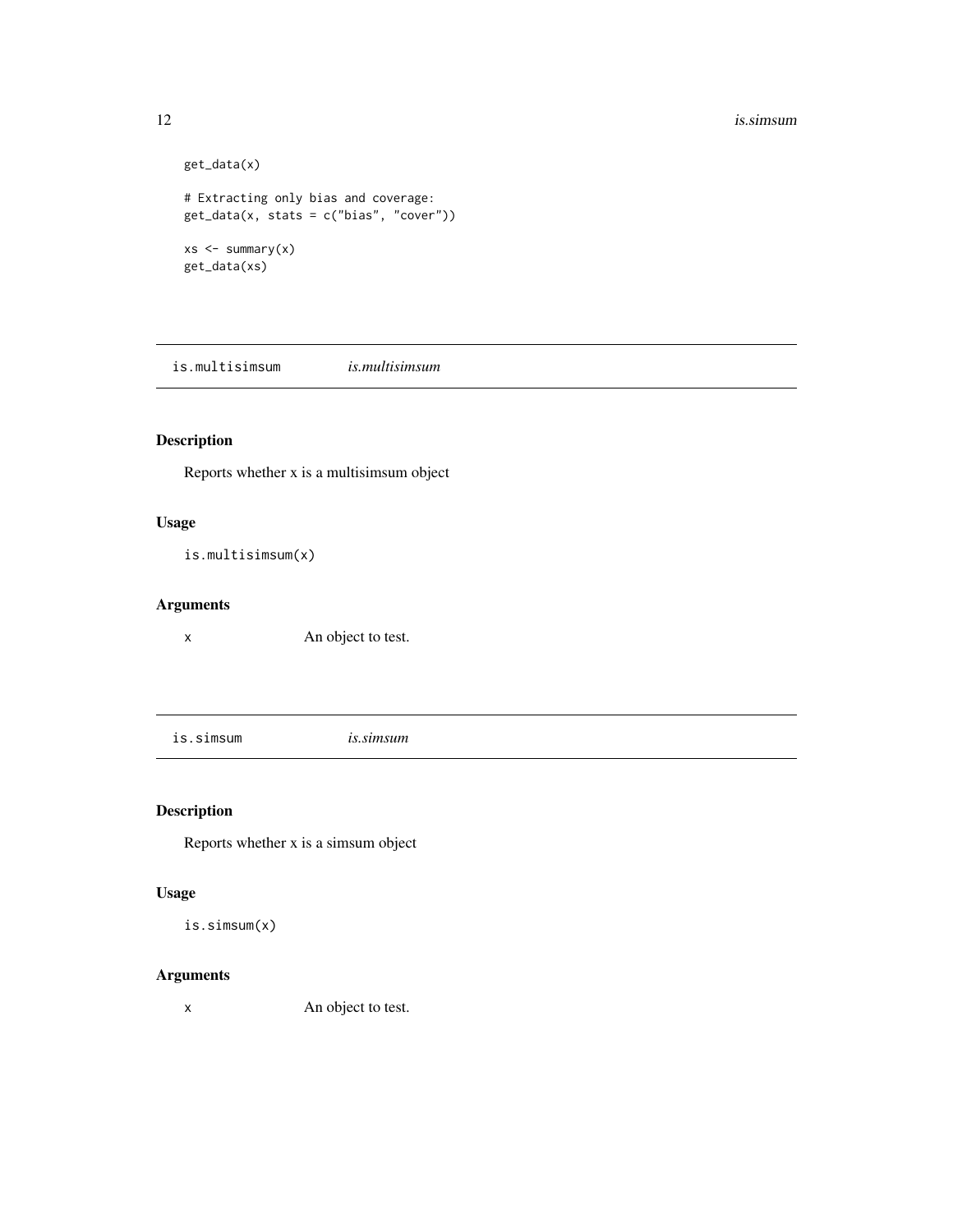<span id="page-12-0"></span>is.summary.multisimsum

*is.summary.multisimsum*

## Description

Reports whether x is a summary.multisimsum object

## Usage

is.summary.multisimsum(x)

## Arguments

x An object to test.

is.summary.simsum *is.summary.simsum*

## Description

Reports whether x is a summary.simsum object

## Usage

```
is.summary.simsum(x)
```
## Arguments

x An object to test.

kable.simsum *Create 'kable's*

## Description

Create tables in LaTeX, HTML, Markdown, or reStructuredText from objects of class simsum, summary.simsum, multisimsum, summary.multisimsum.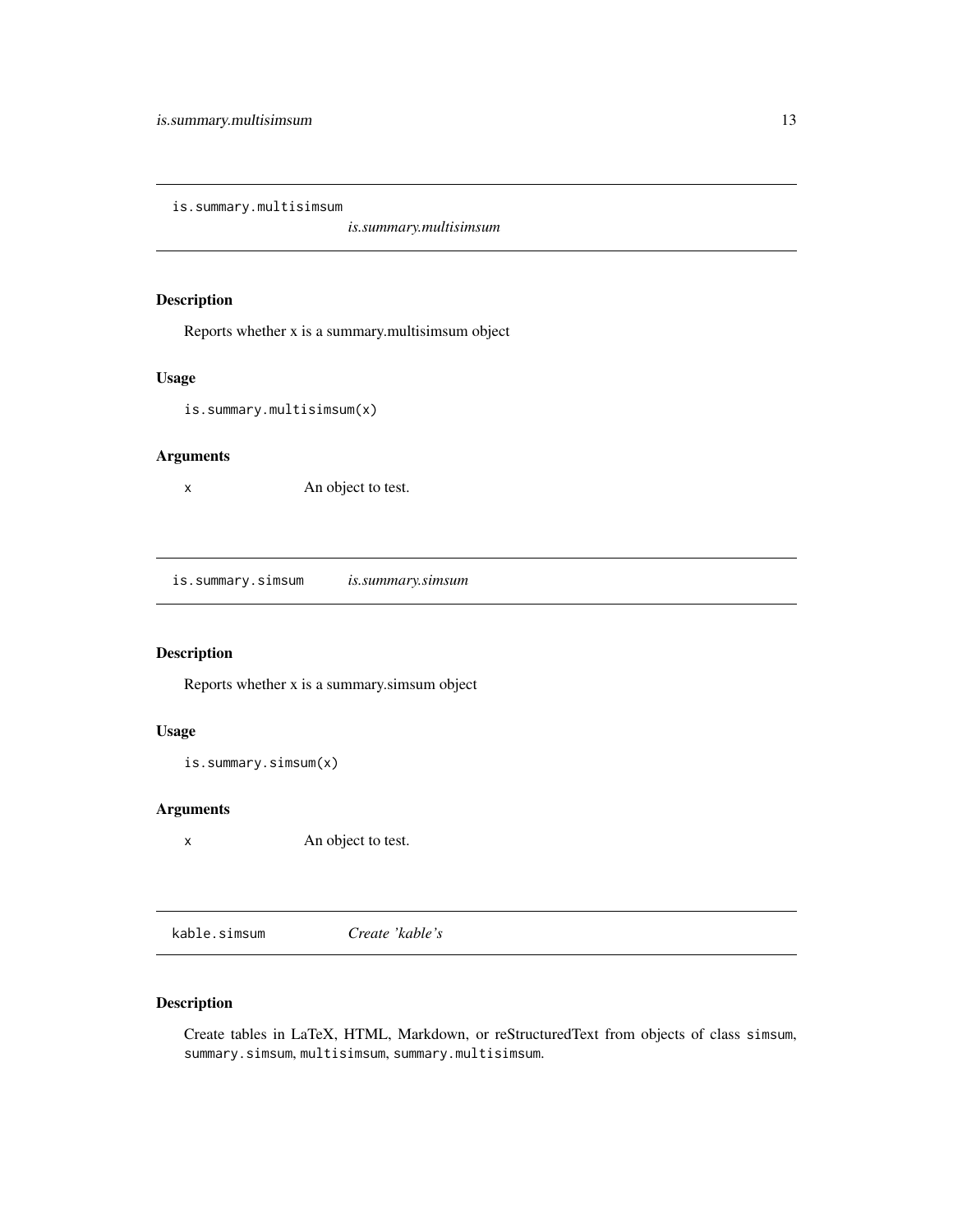#### <span id="page-13-0"></span>14 MIsim

#### Usage

```
## S3 method for class 'simsum'
kable(x, stats = NULL, digits = max(3, getOption("digits") - 3), ...)
## S3 method for class 'summary.simsum'
kable(x, stats = NULL, digits = max(3, getOption("digits") - 3), ...)
## S3 method for class 'multisimsum'
kable(x, stats = NULL, digits = max(3, getOption("digits") - 3), ...)
## S3 method for class 'summary.multisimsum'
kable(x, stats = NULL, digits = max(3, getOption("digits") - 3), ...)
kable(x, \ldots)
```
#### Arguments

|           | An object of class simsum, summary.simsum, multisimsum, summary.multisimsum; |
|-----------|------------------------------------------------------------------------------|
| stats     | Summary statistics to include. See tidy() for more details;                  |
| digits    | Maximum number of digits for numeric columns;                                |
| $\ddotsc$ | Further arguments passed to knitr:: kable().                                 |

## See Also

[knitr::kable\(\)](#page-0-0)

MIsim *Example of a simulation study on missing data*

## Description

A dataset from a simulation study comparing different ways to handle missing covariates when fitting a Cox model (White and Royston, 2009). One thousand datasets were simulated, each containing normally distributed covariates  $x$  and  $z$  and time-to-event outcome. Both covariates have 20\ Each simulated dataset was analysed in three ways. A Cox model was fit to the complete cases (CC). Then two methods of multiple imputation using chained equations (van Buuren, Boshuizen, and Knook, 1999) were used. The MI\_LOGT method multiply imputes the missing values of x and z with the outcome included as  $log(t)$  and d, where t is the survival time and d is the event indicator. The MI\_T method is the same except that  $log(t)$  is replaced by t in the imputation model. The results are stored in long format.

#### Usage

MIsim

MIsim2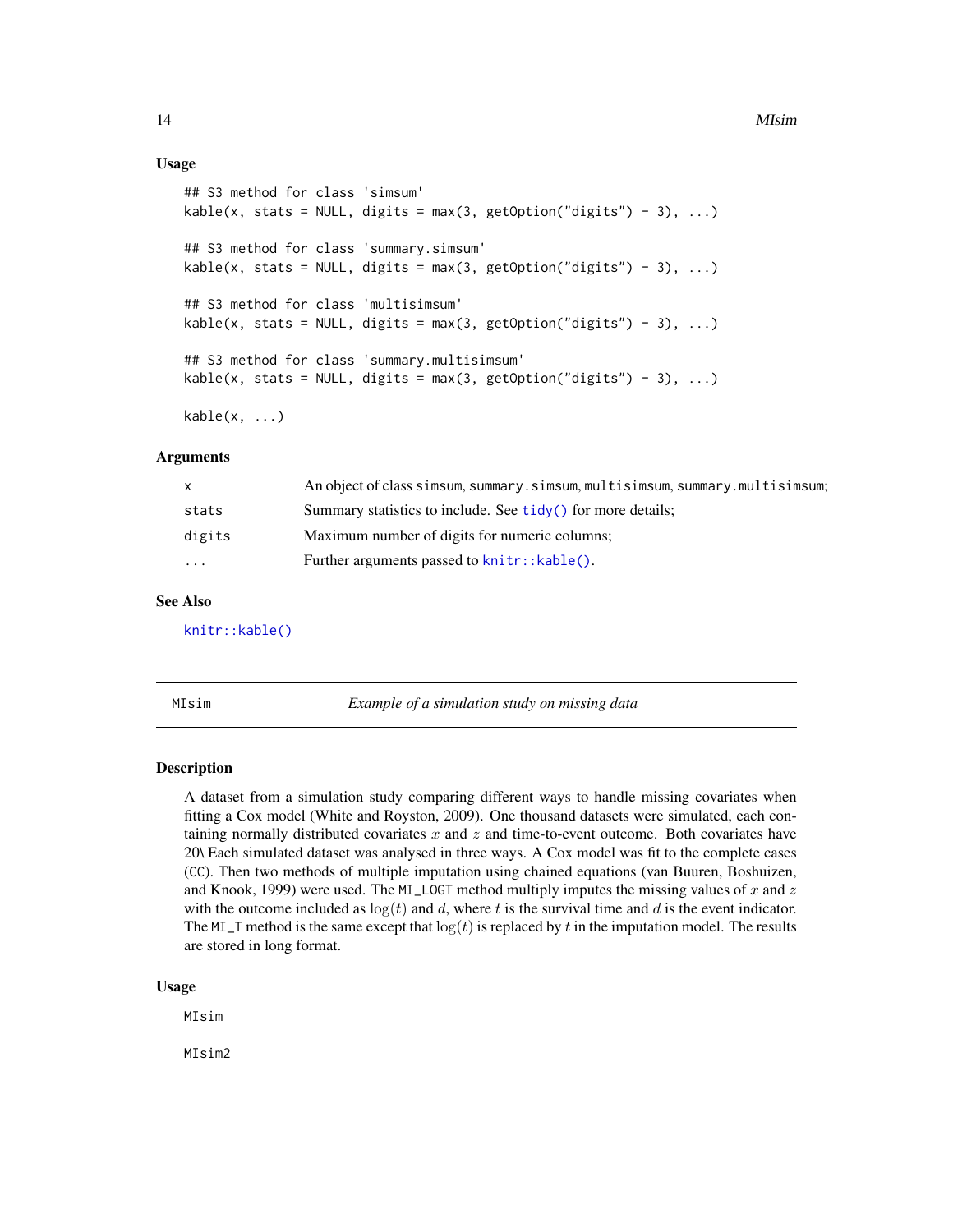#### <span id="page-14-0"></span>multisimsum 15

## Format

A data frame with 3,000 rows and 4 variables:

- dataset Simulated dataset number.
- method Method used (CC, MI\_LOGT or MI\_T).
- b Point estimate.
- se Standard error of the point estimate.

An object of class tbl\_df (inherits from tbl, data.frame) with 3000 rows and 5 columns.

## Note

MIsim2 is a version of the same dataset with the method column split into two columns, m1 and m2.

## References

White, I.R., and P. Royston. 2009. Imputing missing covariate values for the Cox model. Statistics in Medicine 28(15):1982-1998 doi: [10.1002/sim.3618](https://doi.org/10.1002/sim.3618)

#### Examples

```
data("MIsim", package = "rsimsum")
data("MIsim2", package = "rsimsum")
```
<span id="page-14-1"></span>

| multisimsum | Analyses of simulation studies with multiple estimands at once, includ- |
|-------------|-------------------------------------------------------------------------|
|             | ing Monte Carlo error                                                   |

## Description

multisimsum is an extension of [simsum\(\)](#page-24-1) that can handle multiple estimated parameters at once. multisimsum calls [simsum\(\)](#page-24-1) internally, each estimands at once. There is only one new argument that must be set when calling multisimsum: par, a string representing the column of data that identifies the different estimands. Additionally, with multisimsum the argument true can be a named vector, where names correspond to each estimand (see examples). Otherwise, constant values (or values identified by a column in data) will be utilised. See vignette("E-custom-inputs", package = "rsimsum") for more details.

```
multisimsum(
  data,
 par,
  estvarname,
  se = NULL,true = NULL,
  methodvar = NULL,
```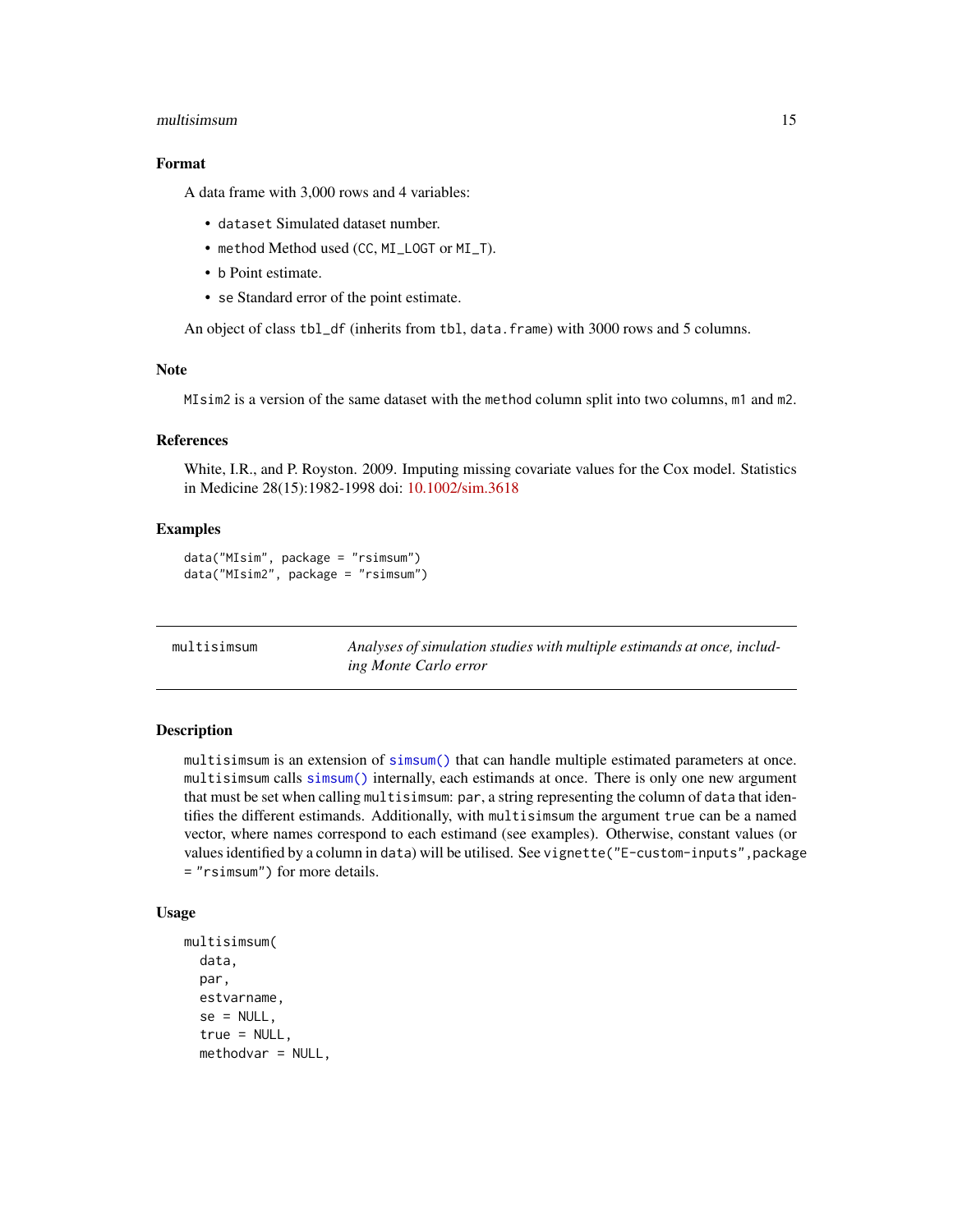```
ref = NULL,by = NULL,
  \overline{ci}. limits = NULL,
  df = NULL,drophig = FALSE,x = FALSE,
 control = list())
```
## Arguments

| data       | A data. frame in which variable names are interpreted. It has to be in tidy<br>format, e.g. each variable forms a column and each observation forms a row.                                                                                                                                                                                                                                                                                                                                                                                                                        |
|------------|-----------------------------------------------------------------------------------------------------------------------------------------------------------------------------------------------------------------------------------------------------------------------------------------------------------------------------------------------------------------------------------------------------------------------------------------------------------------------------------------------------------------------------------------------------------------------------------|
| par        | The name of the variable containing the methods to compare. Can be NULL.                                                                                                                                                                                                                                                                                                                                                                                                                                                                                                          |
| estvarname | The name of the variable containing the point estimates.                                                                                                                                                                                                                                                                                                                                                                                                                                                                                                                          |
| se         | The name of the variable containing the standard errors of the point estimates.                                                                                                                                                                                                                                                                                                                                                                                                                                                                                                   |
| true       | The true value of the parameter; this is used in calculations of bias, coverage,<br>and mean squared error and is required whenever these performance measures<br>are requested. true can be a numeric value or a string that identifies a col-<br>umn in data. In the former setting, simsum will assume the same value for all<br>replications; conversely, each replication will use a distinct value for true as<br>identified by each row of data. See vignette ("E-custom-inputs", package<br>= "rsimsum") for more details.                                                |
| methodvar  | The name of the variable containing the methods to compare. For instance,<br>methods could be the models compared within a simulation study. Can be NULL.<br>If a vector of column names is passed to simsum(), those columns will be com-<br>bined into a single column named : methodvar using the base:: interaction()<br>function before computing all performance measures.                                                                                                                                                                                                  |
| ref        | Specifies the reference method against which relative precision will be calcu-<br>lated. Only useful if methodvar is specified.                                                                                                                                                                                                                                                                                                                                                                                                                                                   |
| by         | A vector of variable names to compute performance measures by a list of factors.<br>Factors listed here are the (potentially several) data-generating mechanisms used<br>to simulate data under different scenarios (e.g. sample size, true distribution of<br>a variable, etc.). Can be NULL.                                                                                                                                                                                                                                                                                    |
| ci.limits  | Can be used to specify the limits (lower and upper) of confidence intervals used<br>to calculate coverage and bias-eliminated coverage. Useful for non-Wald type<br>estimators (e.g. bootstrap). Defaults to NULL, where Wald-type confidence in-<br>tervals based on the provided SEs are calculated for coverage; otherwise, it can<br>be a numeric vector (for fixed confidence intervals) or a vector of strings that<br>identify columns in data with replication-specific lower and upper limits. See<br>vignette("E-custom-inputs", package = "rsimsum") for more details. |
| df         | Can be used to specify that a column containing the replication-specific num-<br>ber of degrees of freedom that will be used to calculate confidence intervals for<br>coverage (and bias-eliminated coverage) assuming t-distributed critical values<br>(rather than normal theory intervals). See vignette ("E-custom-inputs", package<br>= "rsimsum") for more details.                                                                                                                                                                                                         |

<span id="page-15-0"></span>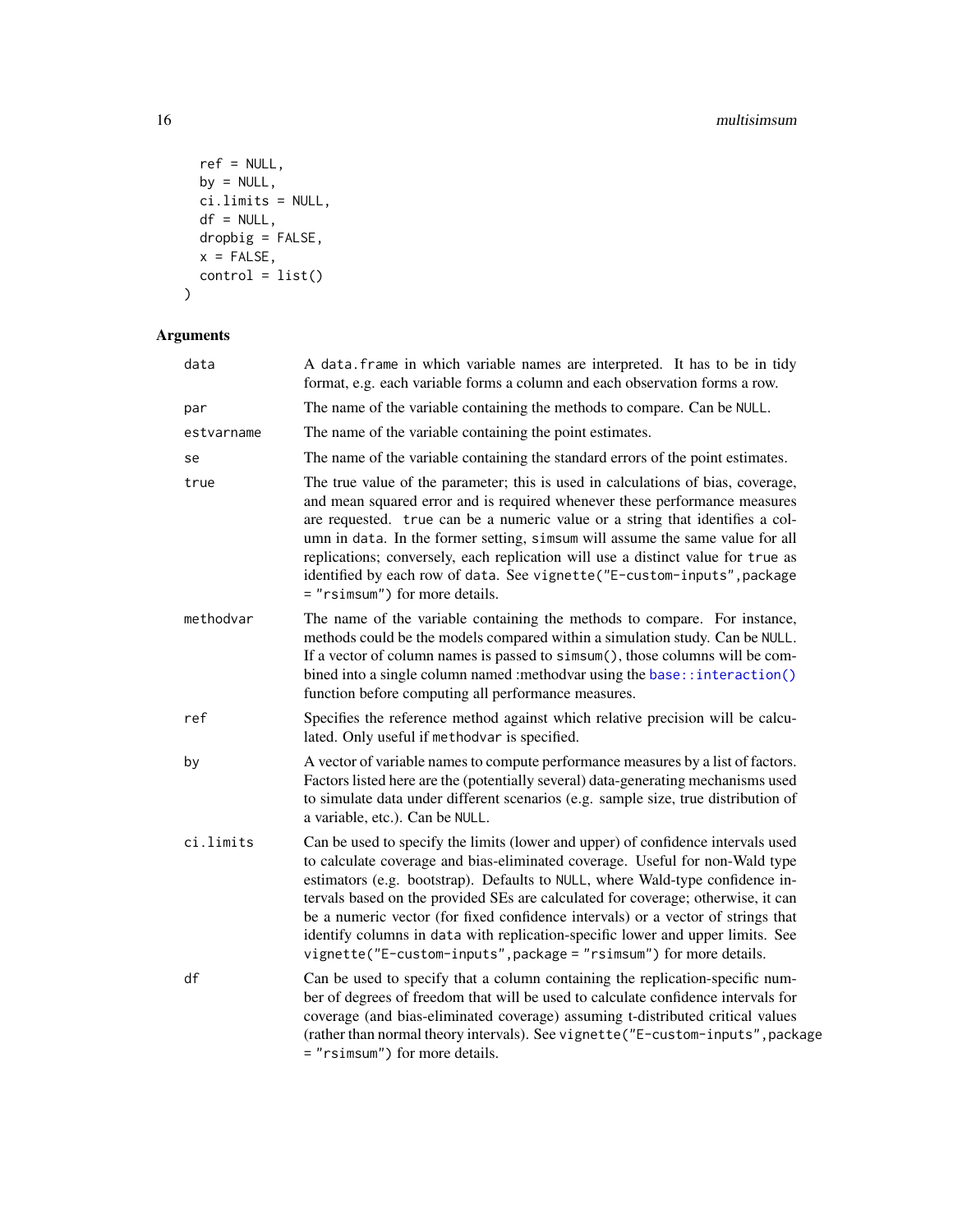| aximum accont |  |  |
|---------------|--|--|

dropbig Specifies that point estimates or standard errors beyond the maximum acceptable values should be dropped. Defaults to FALSE. x Set to TRUE to include the data argument used to calculate summary statistics (i.e. after pre-processing the input dataset e.g. removing values deemed too large via the dropbig argument) as a slot. Calling simsum with  $x = TRUE$  is required to produce zipper plots. The downside is that the size of the returned object increases considerably, therefore it is set to FALSE by default. control A list of parameters that control the behaviour of simsum. Possible values are: • mcse, whether to calculate Monte Carlo standard errors. Defaults to TRUE; • level, the significance level used for coverage, bias-eliminated coverage, and power. Defaults to 0.95; • power\_df, whether to use robust critical values from a t distribution with power\_df degrees of freedom when calculating power. Defaults to NULL, in which case a Gaussian distribution is used; • na.rm, whether to remove point estimates or standard errors where either (or both) is missing. Defaults to TRUE; • char.sep, a character utilised when splitting the input dataset data. Generally, this should not be changed; • dropbig.max, specifies the maximum acceptable absolute value of the point estimates, after standardisation. Defaults to 10; • dropbig.semax, specifies the maximum acceptable absolute value of the standard error, after standardisation. Defaults to 100 • dropbig.robust, specifies whether to use robust standardisation (using median and inter-quartile range) rather than normal standardisation (using mean and standard deviation). Defaults to TRUE, in which case robust standardisation will be used for dropbig.

#### Details

The following names are not allowed for estvarname, se, methodvar, by, par: stat, est, mcse, lower, upper, :methodvar.

## Value

An object of class multisimsum.

```
data("frailty", package = "rsimsum")
ms <- multisimsum(
 data = frailty,
 par = "par", true = c(trt = -0.50, fv = 0.75),
 estvarname = "b", se = "se", methodvar = "model",
 by = "fv\_dist")
ms
```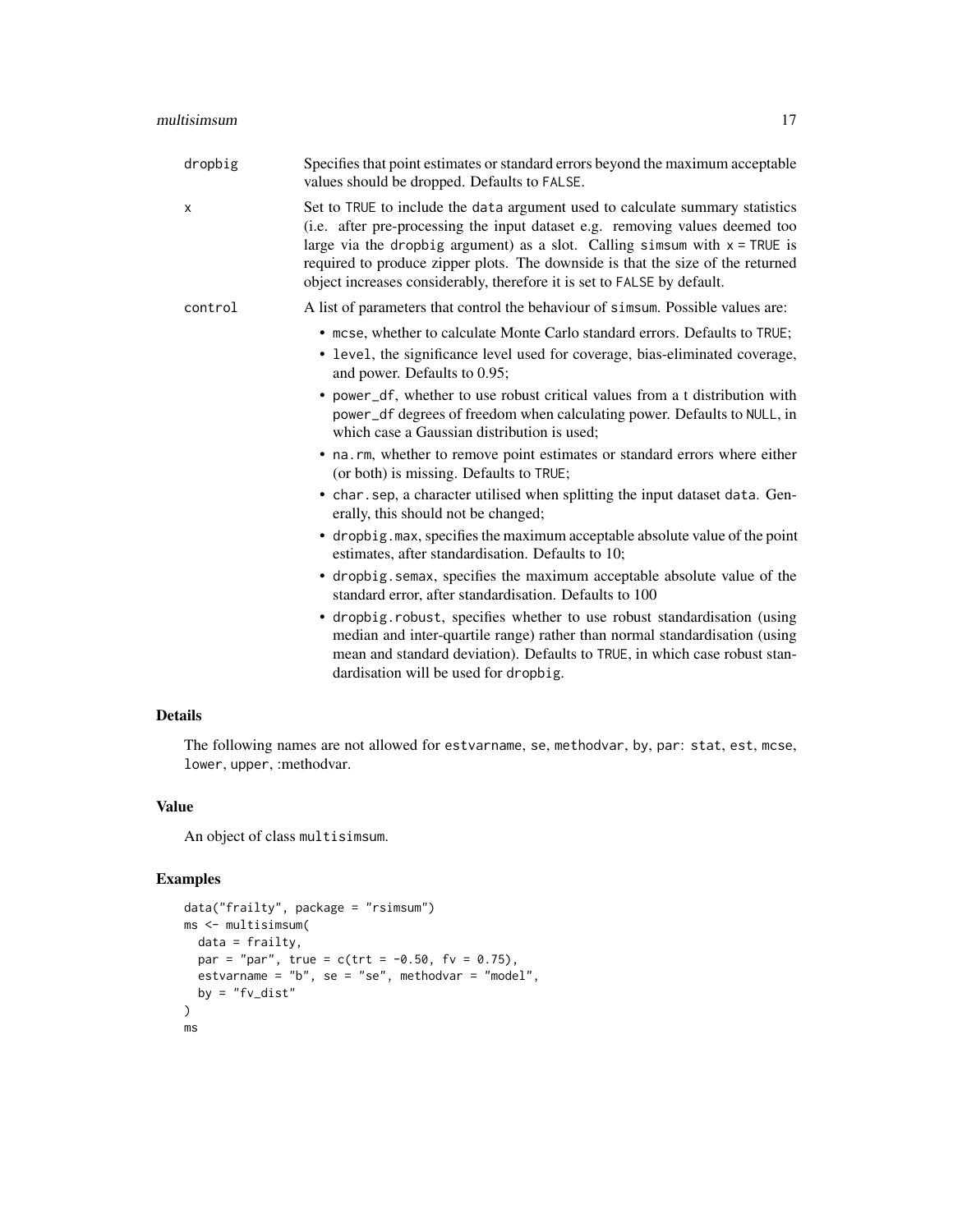#### <span id="page-17-0"></span>**Description**

A dataset from a simulation study with 150 data-generating mechanisms, useful to illustrate nested loop plots. This simulation study aims to compare the Cox model and flexible parametric models in a variety of scenarios: different baseline hazard functions, sample size, and varying amount of heterogeneity unaccounted for in the model (simulated as white noise with a given variance). A Cox model and a Royston-Parmar model with 5 degrees of freedom are fit to each replication.

### Usage

nlp

## Format

A data frame with 30,000 rows and 10 variables:

- dgm Data-generating mechanism, 1 to 150.
- i Simulated dataset number.
- model Method used, with 1 the Cox model and 2 the RP(5) model.
- b Point estimate for the log-hazard ratio.
- se Standard error of the point estimate.
- baseline Baseline hazard function of the simulated dataset.
- ss Sample size of the simulated dataset.
- esigma Standard deviation of the white noise.
- pars (Ancillary) Parameters of the baseline hazard function.

#### **Note**

Further details on this simulation study can be found in the R script used to generate this dataset, available on GitHub: [https://github.com/ellessenne/rsimsum/blob/master/data-raw/nlp-](https://github.com/ellessenne/rsimsum/blob/master/data-raw/nlp-data.R)data. [R](https://github.com/ellessenne/rsimsum/blob/master/data-raw/nlp-data.R)

#### References

Cox D.R. 1972. Regression models and life-tables. Journal of the Royal Statistical Society, Series B (Methodological) 34(2):187-220. doi: [10.1007/9781461243809\\_37](https://doi.org/10.1007/978-1-4612-4380-9_37)

Royston, P. and Parmar, M.K. 2002. Flexible parametric proportional-hazards and proportionalodds models for censored survival data, with application to prognostic modelling and estimation of treatment effects. Statistics in Medicine 21(15):2175-2197 doi: [10.1002/sim.1203](https://doi.org/10.1002/sim.1203)

Rücker, G. and Schwarzer, G. 2014. Presenting simulation results in a nested loop plot. BMC Medical Research Methodology 14:129 doi: [10.1186/1471228814129](https://doi.org/10.1186/1471-2288-14-129)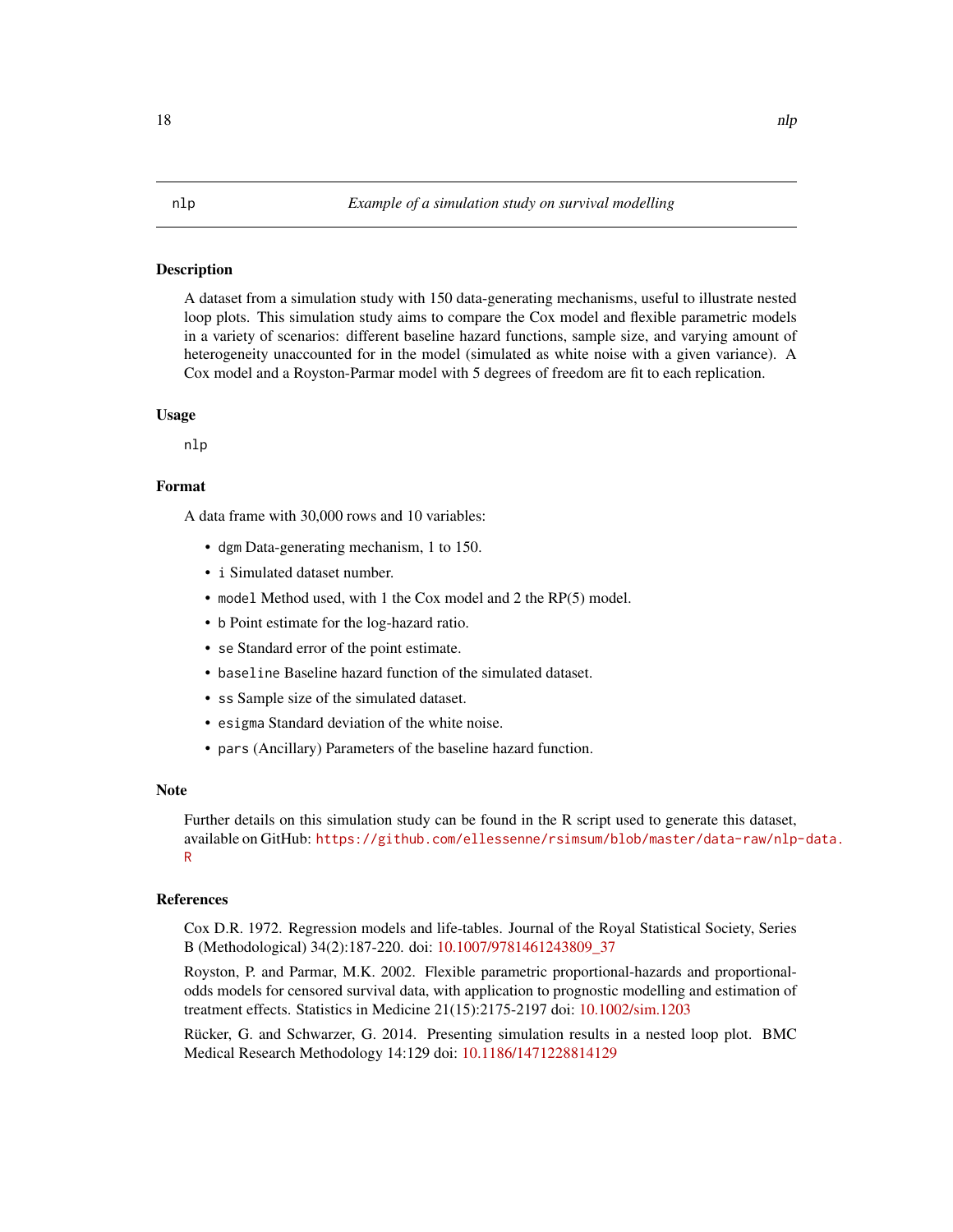#### <span id="page-18-0"></span>nsim and the contract of the contract of the contract of the contract of the contract of the contract of the contract of the contract of the contract of the contract of the contract of the contract of the contract of the c

#### Examples

data("nlp", package = "rsimsum")

#### nsim *Compute number of simulations required*

#### Description

The function nsim computes the number of simulations  $B$  to perform based on the accuracy of an estimate of interest, using the following equation:

$$
B = \left(\frac{(Z_{1-\alpha/2} + Z_{1-theta})\sigma}{\delta}\right)^2,
$$

where  $\delta$  is the specified level of accuracy of the estimate of interest you are willing to accept (i.e. the permissible difference from the true value  $\beta$ ),  $Z_{1-\alpha/2}$  is the  $(1-\alpha/2)$  quantile of the standard normal distribution,  $Z_{1-\theta}$  is the  $(1-\theta)$  quantile of the standard normal distribution with  $(1-\theta)$ being the power to detect a specific difference from the true value as significant, and  $\sigma^2$  is the variance of the parameter of interest.

#### Usage

 $nsim(alpha, sigma, delta, power = 0.5)$ 

## Arguments

| alpha | Significance level. Must be a value between 0 and 1.                                                                                                    |
|-------|---------------------------------------------------------------------------------------------------------------------------------------------------------|
| sigma | Variance for the parameter of interest. Must be greater than 0.                                                                                         |
| delta | Specified level of accuracy of the estimate of interest you are willing to accept.<br>Must be greater than 0.                                           |
| power | Power to detect a specific difference from the true value as significant. Must be<br>a value between 0 and 1. Defaults to 0.5, e.g. a power of $50\%$ . |

#### Value

A scalar value  $B$  representing the number of simulations to perform based on the accuracy required.

#### References

Burton, A., Douglas G. Altman, P. Royston. et al. 2006. The design of simulation studies in medical statistics. Statistics in Medicine 25: 4279-4292 doi: [10.1002/sim.2673](https://doi.org/10.1002/sim.2673)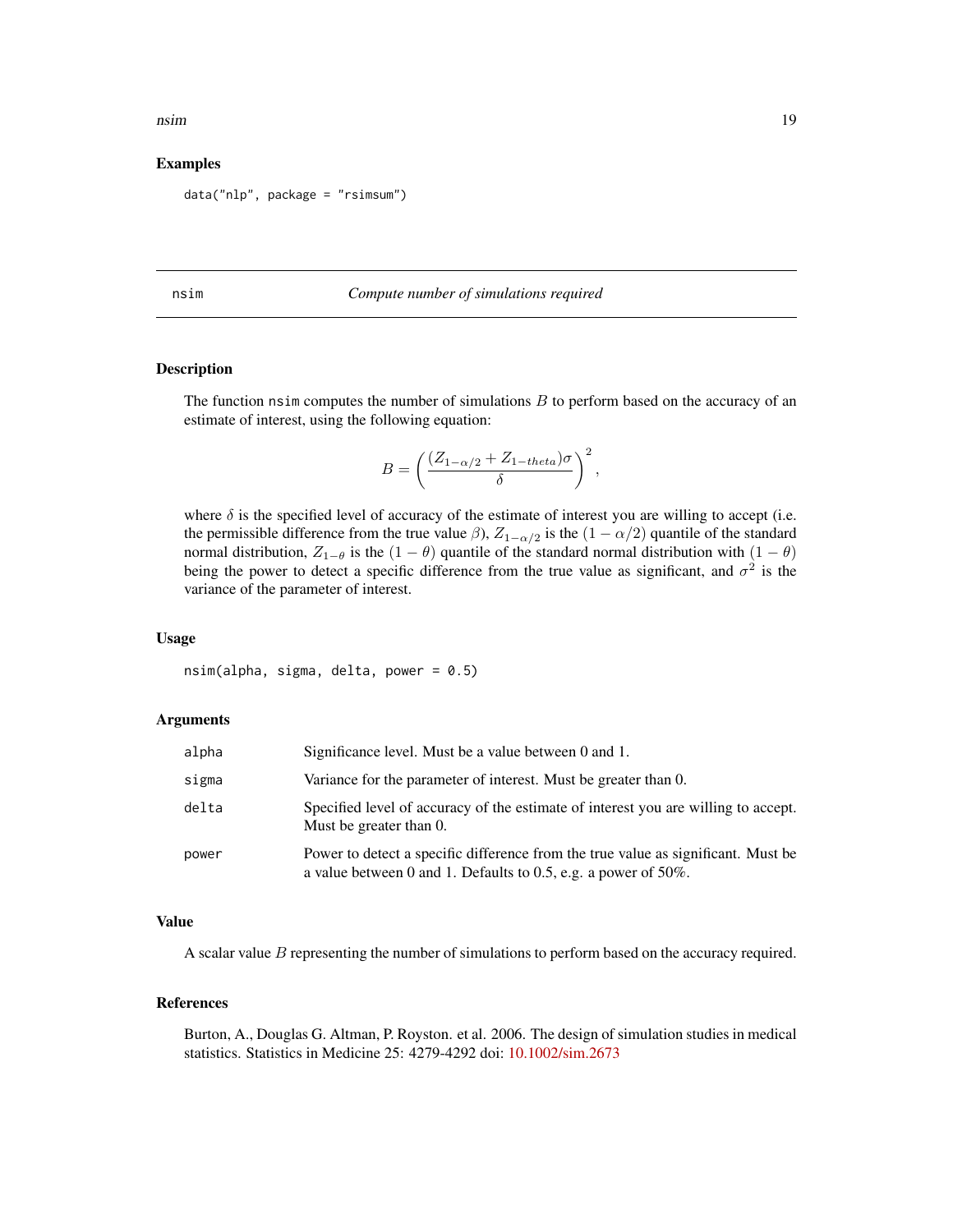#### Examples

```
# Number of simulations required to produce an estimate to within 5%
# accuracy of the true coefficient of 0.349 with a 5% significance level,
# assuming the variance of the estimate is 0.0166 and 50% power:
nsim(alpha = 0.05, sigma = sqrt(0.0166), delta = 0.349 * 5 / 100, power = 0.5)
# Number of simulations required to produce an estimate to within 1%
# accuracy of the true coefficient of 0.349 with a 5% significance level,
# assuming the variance of the estimate is 0.0166 and 50% power:
nsim(alpha = 0.05, sigma = sqrt(0.0166), delta = 0.349 \star 1 / 100, power = 0.5)
```
print.multisimsum *print.multisimsum*

#### Description

Print method for multisimsum objects

#### Usage

## S3 method for class 'multisimsum'  $print(x, \ldots)$ 

## Arguments

| x       | An object of class multisimsum. |
|---------|---------------------------------|
| $\cdot$ | Ignored.                        |

```
data(frailty)
ms <- multisimsum(
 data = frailty, par = "par", true = c(trt = -0.50,
   fv = 0.75), estvarname = "b", se = "se", methodvar = "model",
  by = "fv\_dist")
ms
data("frailty", package = "rsimsum")
frailty$true <- ifelse(frailty$par == "trt", -0.50, 0.75)
ms <- multisimsum(data = frailty, par = "par", estvarname = "b", true = "true")
ms
```
<span id="page-19-0"></span>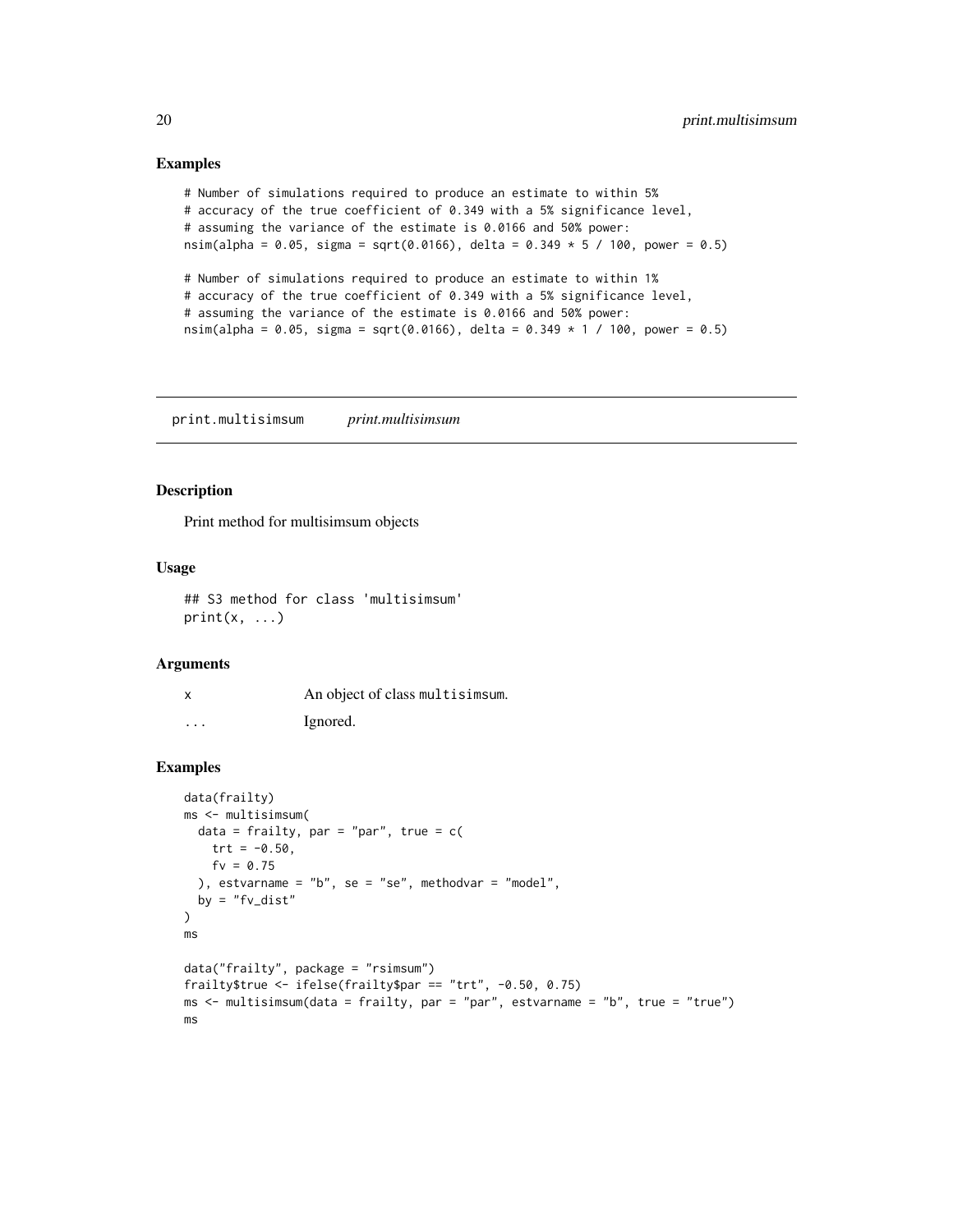<span id="page-20-0"></span>print.simsum *print.simsum*

## Description

Print method for simsum objects

#### Usage

## S3 method for class 'simsum'  $print(x, \ldots)$ 

## Arguments

|          | An object of class simsum. |
|----------|----------------------------|
| $\cdots$ | Ignored.                   |

## Examples

```
data("MIsim")
x \leftarrow simsum(
 data = MIsim, estvarname = "b", true = 0.5, se = "se",
  methodvar = "method"
)
x
MIsim$true <- 0.5
x \le - simsum(data = MIsim, estvarname = "b", true = "true", se = "se")
x
```
<span id="page-20-1"></span>print.summary.multisimsum

*print.summary.multisimsum*

## Description

Print method for summary.multisimsum objects

```
## S3 method for class 'summary.multisimsum'
print(x, \text{ digits} = 4, \text{ m} \text{c} \text{se} = \text{TRUE}, \dots)
```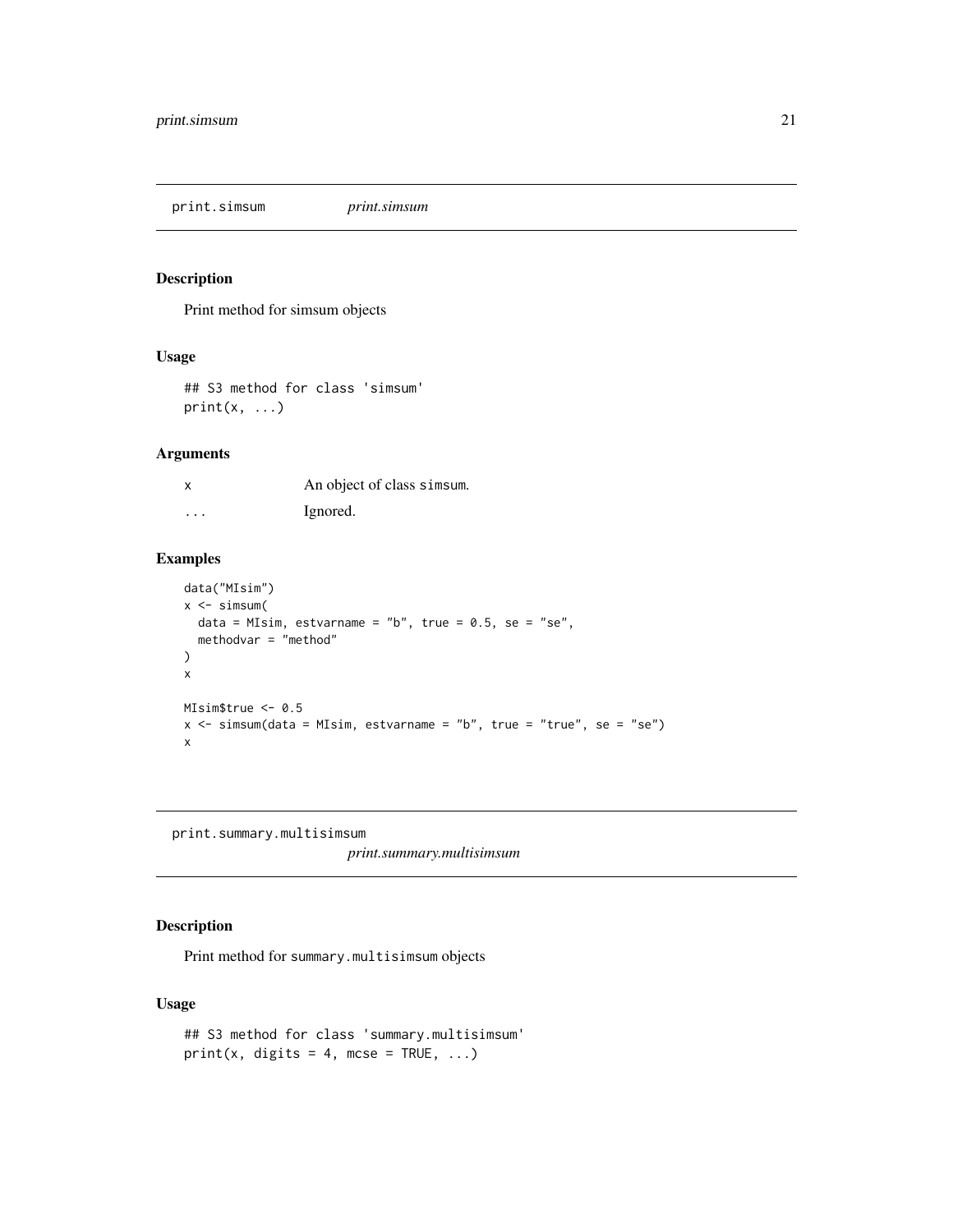## <span id="page-21-0"></span>Arguments

| x         | An object of class summary.multisimsum.                                                                                                                                                                                                                                                                                                           |
|-----------|---------------------------------------------------------------------------------------------------------------------------------------------------------------------------------------------------------------------------------------------------------------------------------------------------------------------------------------------------|
| digits    | Number of significant digits used for printing. Defaults to 4.                                                                                                                                                                                                                                                                                    |
| mcse      | Should Monte Carlo standard errors be reported? If mcse = FALSE, confidence<br>intervals based on Monte Carlo standard errors will be reported instead, see<br>summary.multisimsum(). If a NULL value is passed, only point estimates are<br>printed regardless of whether Monte Carlo standard errors were computed or<br>not. Defaults to TRUE. |
| $\ddotsc$ | Ignored.                                                                                                                                                                                                                                                                                                                                          |

## Examples

```
data(frailty)
ms <- multisimsum(
 data = frailty, par = "par", true = c(
   trt = -0.50,
   fv = 0.75), estvarname = "b", se = "se", methodvar = "model",
 by = "fv\_dist")
sms <- summary(ms, stats = c("bias", "cover", "mse"))
sms
# Printing less significant digits:
print(sms, digits = 3)
# Printing confidence intervals:
print(sms, digits = 3, mcse = FALSE)
# Printing values only:
print(sms, mcse = NULL)
```
<span id="page-21-1"></span>print.summary.simsum *print.summary.simsum*

## Description

Print method for summary.simsum objects

```
## S3 method for class 'summary.simsum'
print(x, \text{ digits} = 4, \text{ m} \text{c} \text{se} = \text{TRUE}, \dots)
```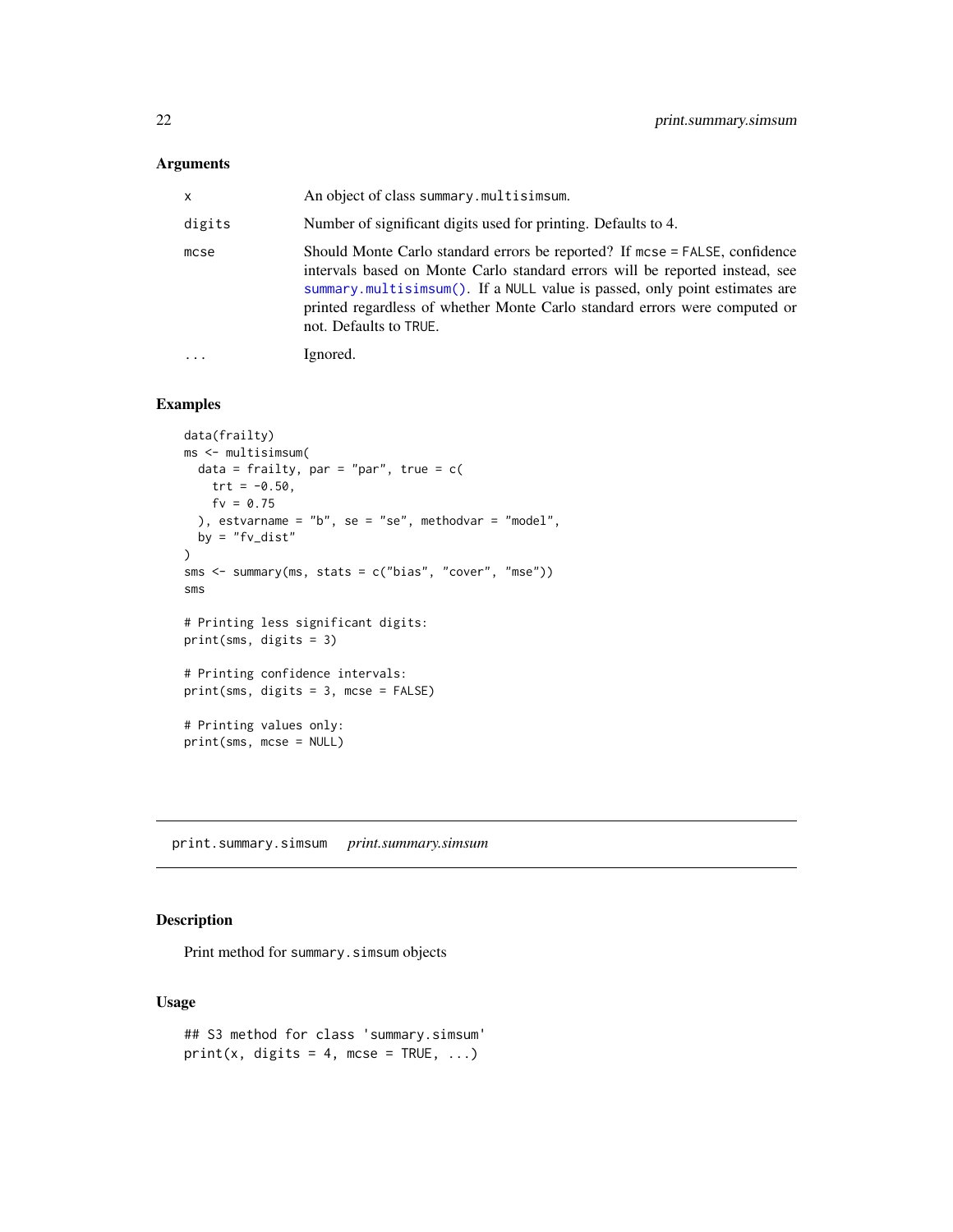#### <span id="page-22-0"></span>relhaz 23

#### **Arguments**

| $\mathsf{x}$ | An object of class summary. simsum.                                                                                                                                                                                                                                                                                                            |
|--------------|------------------------------------------------------------------------------------------------------------------------------------------------------------------------------------------------------------------------------------------------------------------------------------------------------------------------------------------------|
| digits       | Number of significant digits used for printing. Defaults to 4.                                                                                                                                                                                                                                                                                 |
| mcse         | Should Monte Carlo standard errors be reported? If mcse = FALSE, confidence<br>intervals based on Monte Carlo standard errors will be reported instead, see<br>summary.simsum(). If a NULL value is passed, only point estimates are printed<br>regardless of whether Monte Carlo standard errors were computed or not. De-<br>faults to TRUE. |
|              | Ignored.                                                                                                                                                                                                                                                                                                                                       |

## Examples

```
data("MIsim")
x \leftarrow simsum(
 data = MIsim, estvarname = "b", true = 0.5, se = "se",
 methodvar = "method"
)
xs < - summary(x)xs
# Printing less significant digits:
print(xs, digits = 2)# Printing confidence intervals:
print(xs, mcse = FALSE)
# Printing values only:
print(xs, mcse = NULL)
```
relhaz *Example of a simulation study on survival modelling*

#### Description

A dataset from a simulation study assessing the impact of misspecifying the baseline hazard in survival models on regression coefficients. One thousand datasets were simulated, each containing a binary treatment variable with a log-hazard ratio of -0.50. Survival data was simulated for two different sample sizes, 50 and 250 individuals, and under two different baseline hazard functions, exponential and Weibull. Consequently, a Cox model (Cox, 1972), a fully parametric exponential model, and a Royston-Parmar (Royston and Parmar, 2002) model with two degrees of freedom were fit to each simulated dataset. See vignette("B-relhaz", package = "rsimsum") for more information.

#### Usage

relhaz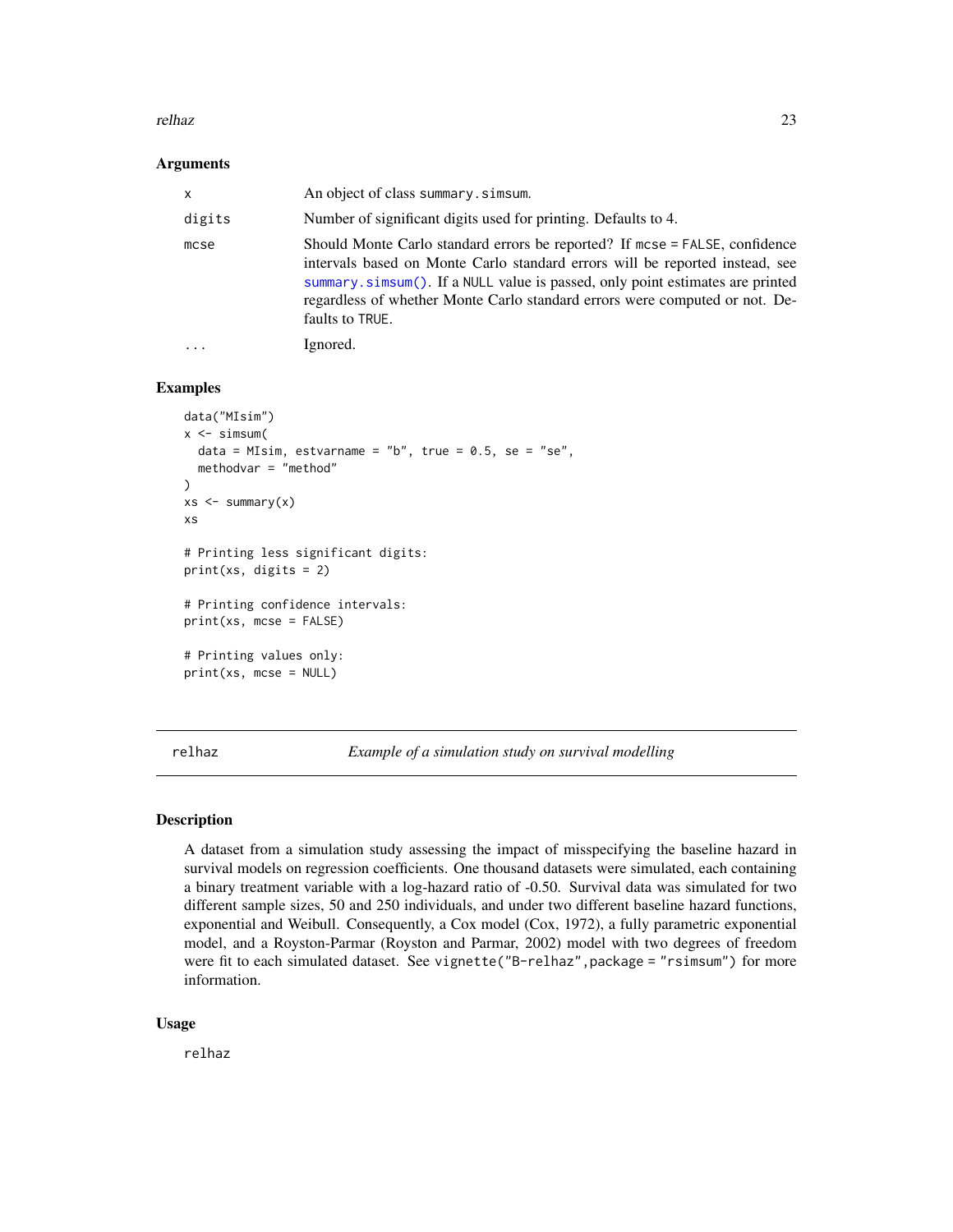#### 24 rsimsum and the contract of the contract of the contract of the contract of the contract of the contract of

#### Format

A data frame with 1,200 rows and 6 variables:

- dataset Simulated dataset number.
- n Sample size of the simulate dataset.
- baseline Baseline hazard function of the simulated dataset.
- model Method used (Cox, Exp, or RP(2)).
- theta Point estimate for the log-hazard ratio.
- se Standard error of the point estimate.

## References

Cox D.R. 1972. Regression models and life-tables. Journal of the Royal Statistical Society, Series B (Methodological) 34(2):187-220. doi: [10.1007/9781461243809\\_37](https://doi.org/10.1007/978-1-4612-4380-9_37)

Royston, P. and Parmar, M.K. 2002. Flexible parametric proportional-hazards and proportionalodds models for censored survival data, with application to prognostic modelling and estimation of treatment effects. Statistics in Medicine 21(15):2175-2197 doi: [10.1002/sim.1203](https://doi.org/10.1002/sim.1203)

#### Examples

data("relhaz", package = "rsimsum")

rsimsum *Analysis of Simulation Studies Including Monte Carlo Error*

## Description

Summarise results from simulation studies and compute Monte Carlo standard errors of commonly used summary statistics. This package is modelled on the 'simsum' user-written command in 'Stata' (See White I.R., 2010 <https://www.stata-journal.com/article.html?article=st0200>).

#### Author(s)

Alessandro Gasparini (alessandro.gasparini@ki.se)

<span id="page-23-0"></span>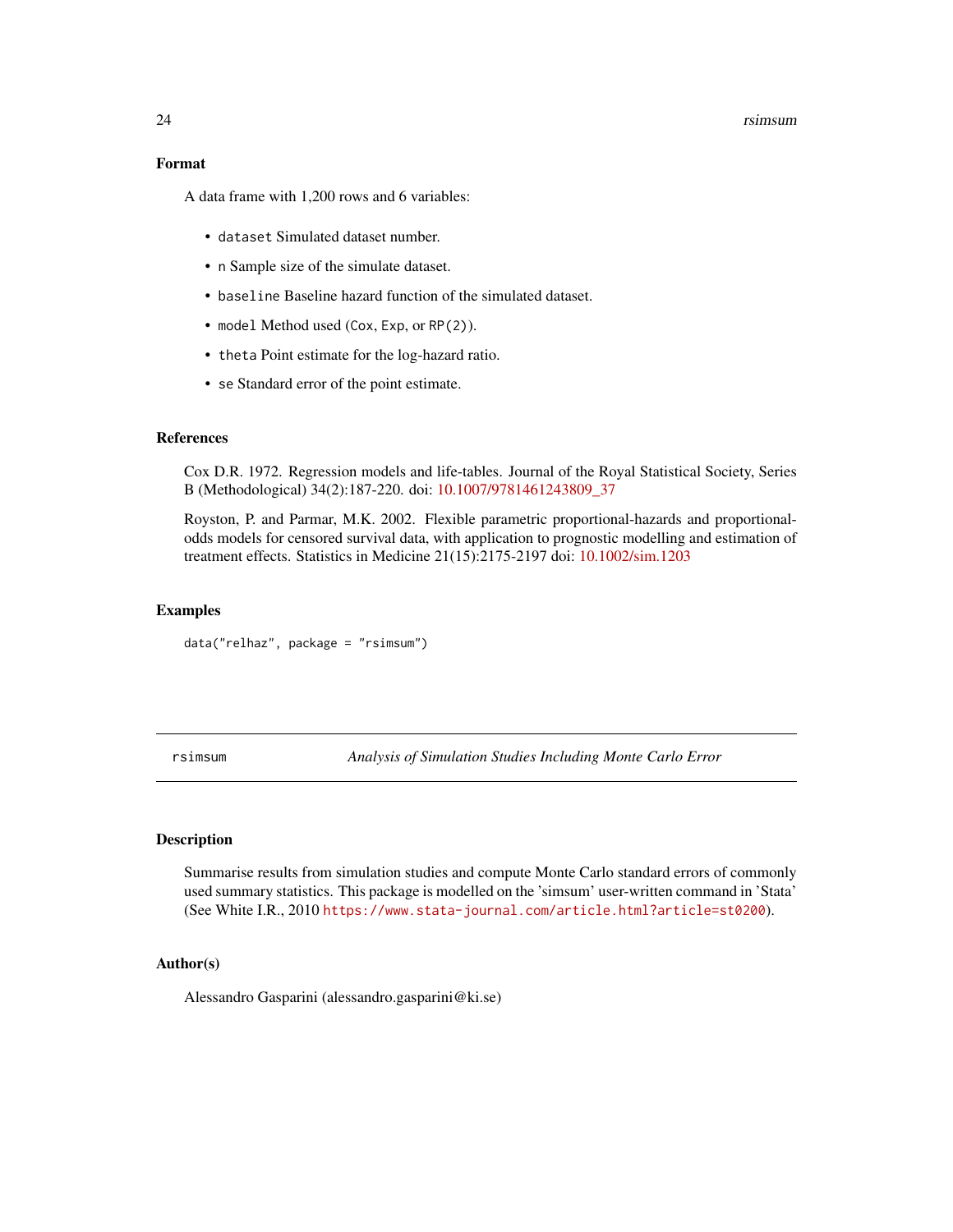<span id="page-24-1"></span><span id="page-24-0"></span>

## Description

simsum() computes performance measures for simulation studies in which each simulated data set yields point estimates by one or more analysis methods. Bias, empirical standard error and precision relative to a reference method can be computed for each method. If, in addition, model-based standard errors are available then simsum() can compute the average model-based standard error, the relative error in the model-based standard error, the coverage of nominal confidence intervals, the coverage under the assumption that there is no bias (bias-eliminated coverage), and the power to reject a null hypothesis. Monte Carlo errors are available for all estimated quantities.

#### Usage

```
simsum(
 data,
  estvarname,
  se = NULL,true = NULL,methodvar = NULL,
  ref = NULL,
 by = NULL,
  ci.limits = NULL,
  df = NULL,drophy = FALSE,x =FALSE,
  control = list()\mathcal{E}
```
#### Arguments

| data       | A data frame in which variable names are interpreted. It has to be in tidy<br>format, e.g. each variable forms a column and each observation forms a row.                                                                                                                                                                                                                                                                                                                                                                         |
|------------|-----------------------------------------------------------------------------------------------------------------------------------------------------------------------------------------------------------------------------------------------------------------------------------------------------------------------------------------------------------------------------------------------------------------------------------------------------------------------------------------------------------------------------------|
| estvarname | The name of the variable containing the point estimates.                                                                                                                                                                                                                                                                                                                                                                                                                                                                          |
| se         | The name of the variable containing the standard errors of the point estimates.                                                                                                                                                                                                                                                                                                                                                                                                                                                   |
| true       | The true value of the parameter; this is used in calculations of bias, coverage,<br>and mean squared error and is required whenever these performance measures<br>are requested. true can be a numeric value or a string that identifies a col-<br>umn in data. In the former setting, simsum will assume the same value for all<br>replications; conversely, each replication will use a distinct value for true as<br>identified by each row of data. See vignette("E-custom-inputs", package<br>= "rsimsum") for more details. |
| methodvar  | The name of the variable containing the methods to compare. For instance,<br>methods could be the models compared within a simulation study. Can be NULL.                                                                                                                                                                                                                                                                                                                                                                         |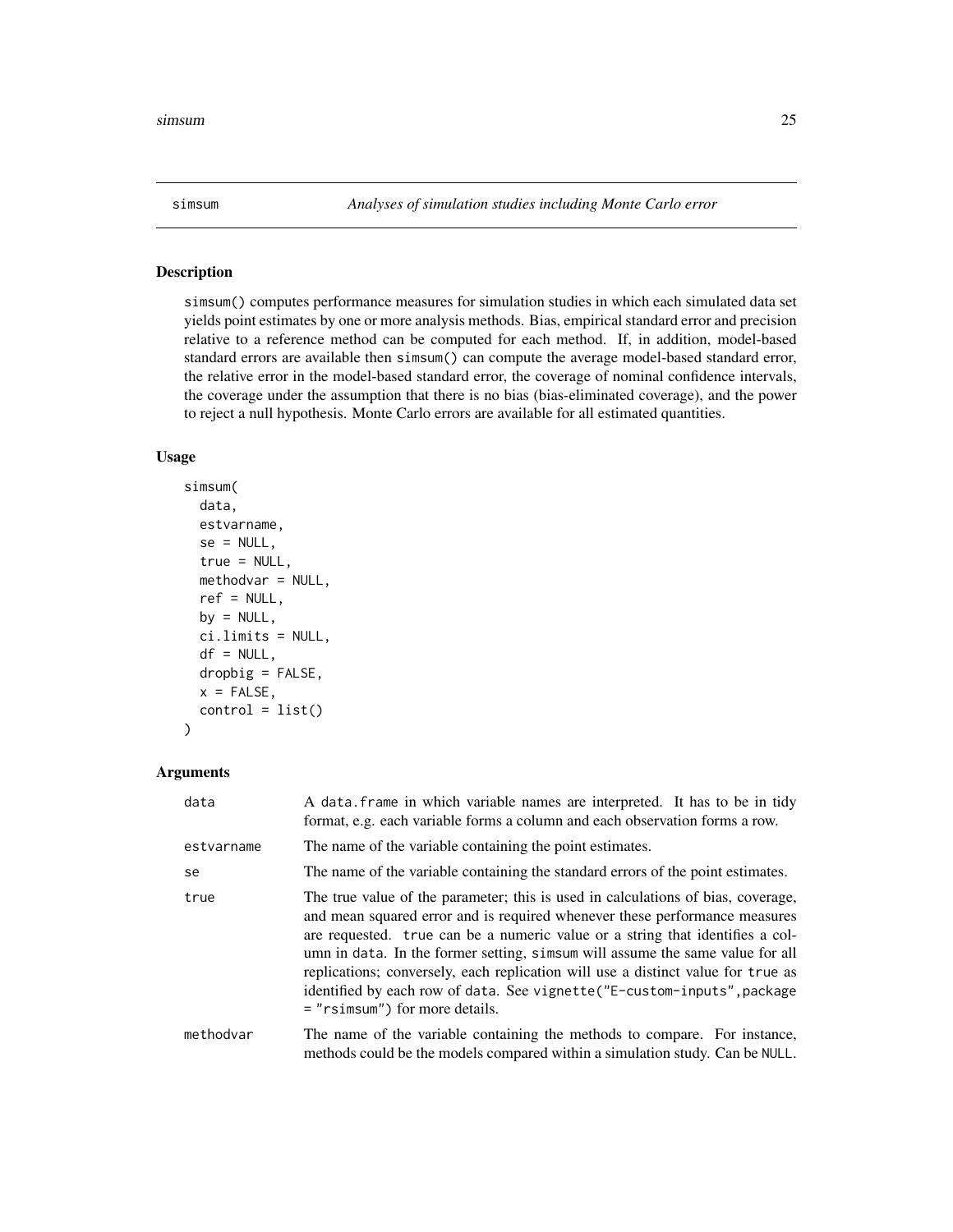<span id="page-25-0"></span>

|           | If a vector of column names is passed to simsum(), those columns will be com-<br>bined into a single column named : methodvar using the base:: interaction()<br>function before computing all performance measures.                                                                                                                                                                                                                                                                                                                                                               |
|-----------|-----------------------------------------------------------------------------------------------------------------------------------------------------------------------------------------------------------------------------------------------------------------------------------------------------------------------------------------------------------------------------------------------------------------------------------------------------------------------------------------------------------------------------------------------------------------------------------|
| ref       | Specifies the reference method against which relative precision will be calcu-<br>lated. Only useful if methodvar is specified.                                                                                                                                                                                                                                                                                                                                                                                                                                                   |
| by        | A vector of variable names to compute performance measures by a list of factors.<br>Factors listed here are the (potentially several) data-generating mechanisms used<br>to simulate data under different scenarios (e.g. sample size, true distribution of<br>a variable, etc.). Can be NULL.                                                                                                                                                                                                                                                                                    |
| ci.limits | Can be used to specify the limits (lower and upper) of confidence intervals used<br>to calculate coverage and bias-eliminated coverage. Useful for non-Wald type<br>estimators (e.g. bootstrap). Defaults to NULL, where Wald-type confidence in-<br>tervals based on the provided SEs are calculated for coverage; otherwise, it can<br>be a numeric vector (for fixed confidence intervals) or a vector of strings that<br>identify columns in data with replication-specific lower and upper limits. See<br>vignette("E-custom-inputs", package = "rsimsum") for more details. |
| df        | Can be used to specify that a column containing the replication-specific num-<br>ber of degrees of freedom that will be used to calculate confidence intervals for<br>coverage (and bias-eliminated coverage) assuming t-distributed critical values<br>(rather than normal theory intervals). See vignette ("E-custom-inputs", package<br>= "rsimsum") for more details.                                                                                                                                                                                                         |
| dropbig   | Specifies that point estimates or standard errors beyond the maximum acceptable<br>values should be dropped. Defaults to FALSE.                                                                                                                                                                                                                                                                                                                                                                                                                                                   |
| х         | Set to TRUE to include the data argument used to calculate summary statistics<br>(i.e. after pre-processing the input dataset e.g. removing values deemed too<br>large via the dropbig argument) as a slot. Calling simsum with $x = TRUE$ is<br>required to produce zipper plots. The downside is that the size of the returned<br>object increases considerably, therefore it is set to FALSE by default.                                                                                                                                                                       |
| control   | A list of parameters that control the behaviour of simsum. Possible values are:                                                                                                                                                                                                                                                                                                                                                                                                                                                                                                   |
|           | • mcse, whether to calculate Monte Carlo standard errors. Defaults to TRUE;<br>• level, the significance level used for coverage, bias-eliminated coverage,<br>and power. Defaults to 0.95;                                                                                                                                                                                                                                                                                                                                                                                       |
|           | • power_df, whether to use robust critical values from a t distribution with<br>power_df degrees of freedom when calculating power. Defaults to NULL, in<br>which case a Gaussian distribution is used;                                                                                                                                                                                                                                                                                                                                                                           |
|           | • na.rm, whether to remove point estimates or standard errors where either<br>(or both) is missing. Defaults to TRUE;                                                                                                                                                                                                                                                                                                                                                                                                                                                             |
|           | • char.sep, a character utilised when splitting the input dataset data. Gen-<br>erally, this should not be changed;                                                                                                                                                                                                                                                                                                                                                                                                                                                               |
|           | • dropbig. max, specifies the maximum acceptable absolute value of the point<br>estimates, after standardisation. Defaults to 10;                                                                                                                                                                                                                                                                                                                                                                                                                                                 |
|           | • dropbig. semax, specifies the maximum acceptable absolute value of the<br>standard error, after standardisation. Defaults to 100                                                                                                                                                                                                                                                                                                                                                                                                                                                |
|           | • dropbig.robust, specifies whether to use robust standardisation (using<br>median and inter-quartile range) rather than normal standardisation (using                                                                                                                                                                                                                                                                                                                                                                                                                            |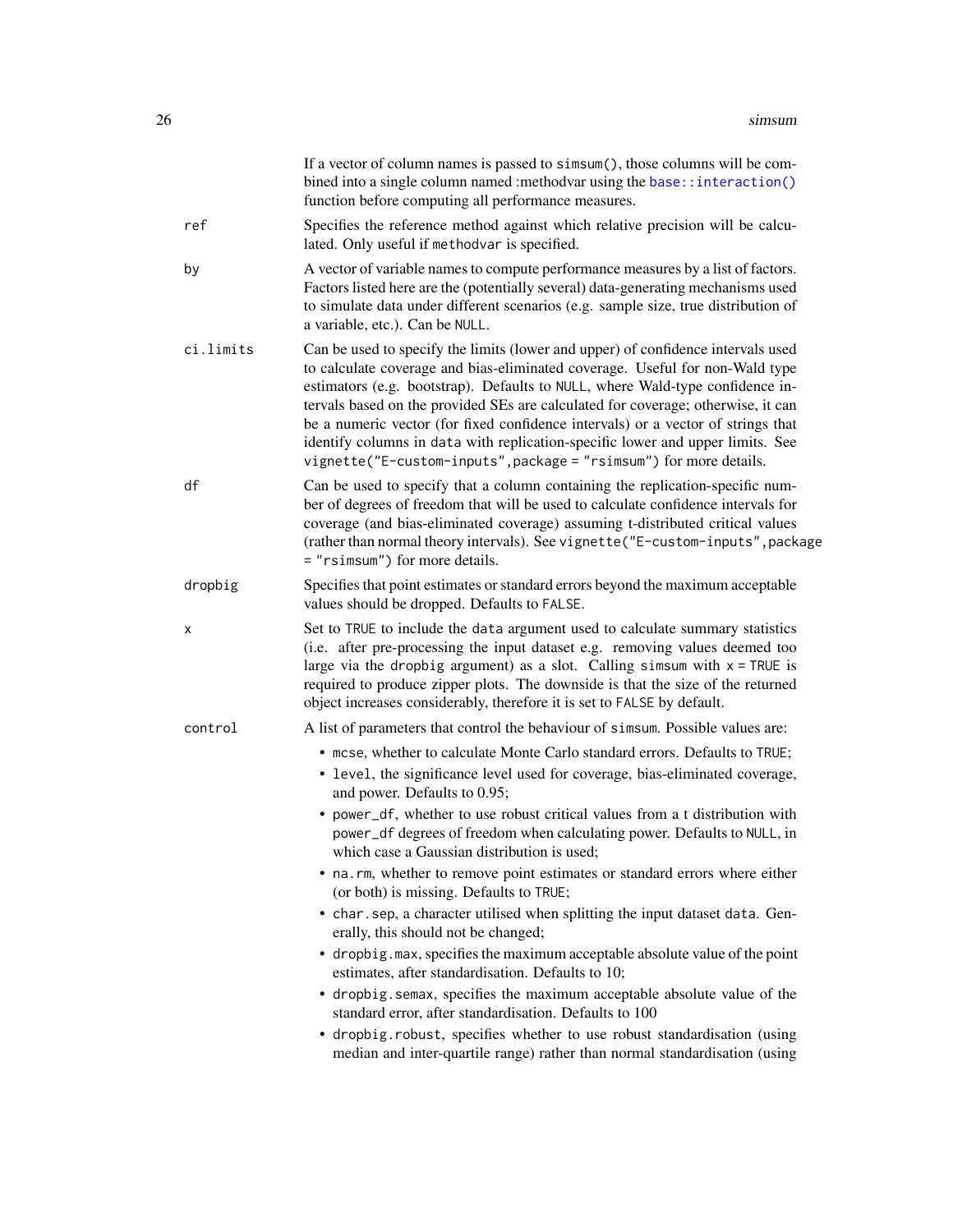mean and standard deviation). Defaults to TRUE, in which case robust standardisation will be used for dropbig.

#### <span id="page-26-0"></span>Details

The following names are not allowed for estvarname, se, methodvar, by: stat, est, mcse, lower, upper, :methodvar.

## Value

An object of class simsum.

#### References

White, I.R. 2010. simsum: Analyses of simulation studies including Monte Carlo error. The Stata Journal 10(3): 369-385. <https://www.stata-journal.com/article.html?article=st0200>

Morris, T.P., White, I.R. and Crowther, M.J. 2019. *Using simulation studies to evaluate statistical methods*. Statistics in Medicine, doi: [10.1002/sim.8086](https://doi.org/10.1002/sim.8086)

Gasparini, A. 2018. rsimsum: Summarise results from Monte Carlo simulation studies. Journal of Open Source Software 3(26):739, doi: [10.21105/joss.00739](https://doi.org/10.21105/joss.00739)

#### Examples

```
data("MIsim", package = "rsimsum")
s <- simsum(data = MIsim, estvarname = "b", true = 0.5, se = "se", methodvar = "method", ref = "CC")
# If 'ref' is not specified, the reference method is inferred
s \le simsum(data = MIsim, estvarname = "b", true = 0.5, se = "se", methodvar = "method")
```
<span id="page-26-1"></span>summary.multisimsum *Summarising multisimsum objects*

## Description

The summary() method for objects of class multisimsum returns confidence intervals for performance measures based on Monte Carlo standard errors.

```
## S3 method for class 'multisimsum'
summary(object, ci_level = 0.95, df = NULL, stats = NULL, ...)
```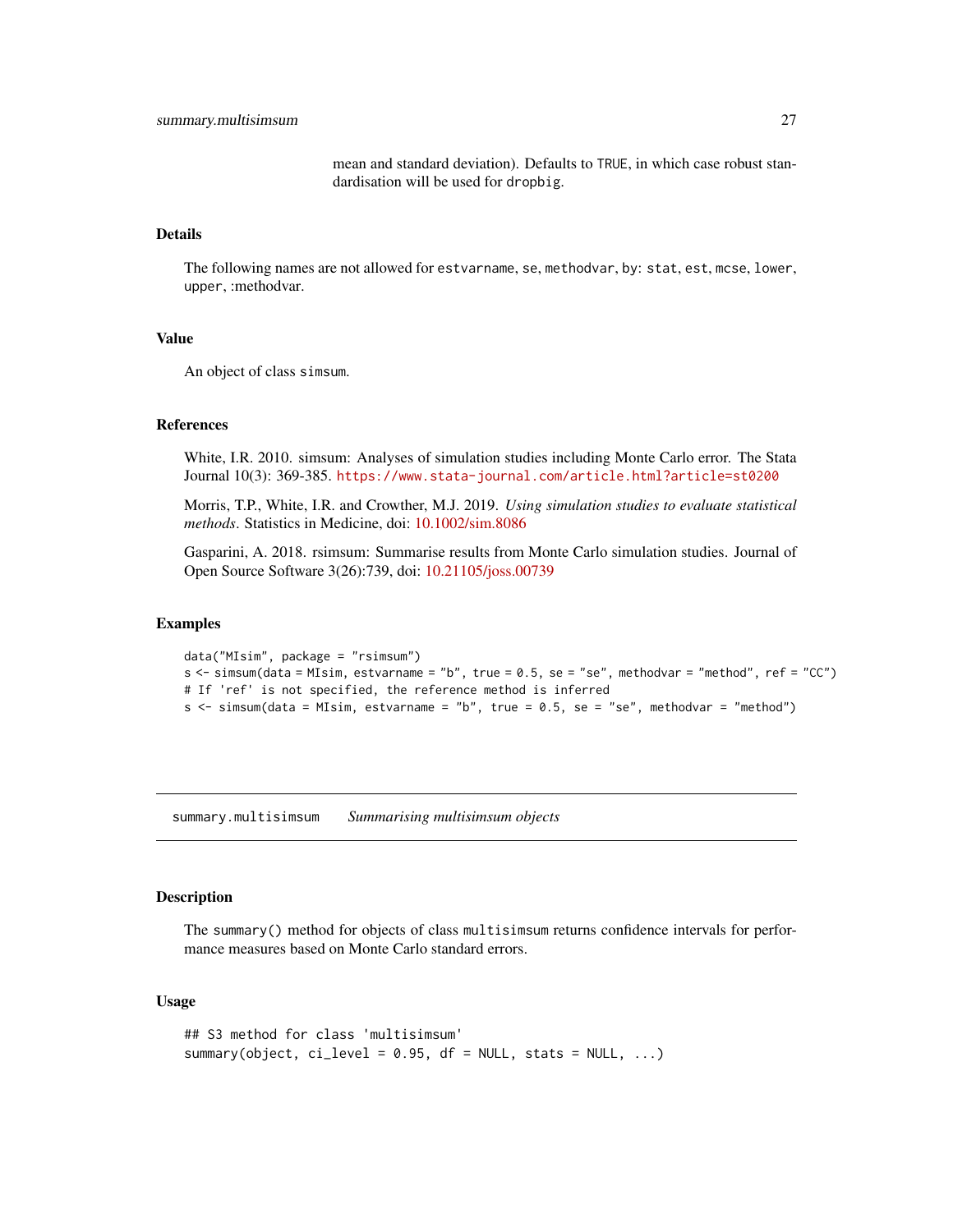## <span id="page-27-0"></span>Arguments

| object   | An object of class multisimsum.                                                                                                                                                                                        |
|----------|------------------------------------------------------------------------------------------------------------------------------------------------------------------------------------------------------------------------|
| ci_level | Significance level for confidence intervals based on Monte Carlo standard errors.<br>Ignored if a multisimsum object with control parameter mcse = FALSE is passed.                                                    |
| df       | Degrees of freedom of a t distribution that will be used to calculate confidence<br>intervals based on Monte Carlo standard errors. If NULL (the default), quantiles<br>of a Normal distribution will be used instead. |
| stats    | Summary statistics to include; can be a scalar value or a vector (for multiple<br>summary statistics at once). Possible choices are:                                                                                   |
|          | • nsim, the number of replications with non-missing point estimates and stan-<br>dard error.                                                                                                                           |
|          | • the tamean, average point estimate.                                                                                                                                                                                  |
|          | • the tamedian, median point estimate.                                                                                                                                                                                 |
|          | • se2mean, average standard error.                                                                                                                                                                                     |
|          | • se2median, median standard error.                                                                                                                                                                                    |
|          | • bias, bias in point estimate.                                                                                                                                                                                        |
|          | • empse, empirical standard error.                                                                                                                                                                                     |
|          | • mse, mean squared error.                                                                                                                                                                                             |
|          | • relprec, percentage gain in precision relative to the reference method.                                                                                                                                              |
|          | · modelse, model-based standard error.                                                                                                                                                                                 |
|          | • relerror, relative percentage error in standard error.                                                                                                                                                               |
|          | • cover, coverage of a nominal level\                                                                                                                                                                                  |
|          | • becover, bias corrected coverage of a nominal level\                                                                                                                                                                 |
|          | • power, power of a (1 - level)\ Defaults to NULL, in which case all possible<br>summary statistics are included.                                                                                                      |
| .        | Ignored.                                                                                                                                                                                                               |

## Value

An object of class summary.multisimsum.

## See Also

[multisimsum\(\)](#page-14-1), [print.summary.multisimsum\(\)](#page-20-1)

```
data(frailty)
ms <- multisimsum(
 data = frailty, par = "par", true = c(trt = -0.50,
   fv = 0.75), estvarname = "b", se = "se", methodvar = "model",
 by = "fv\_dist")
sms <- summary(ms)
sms
```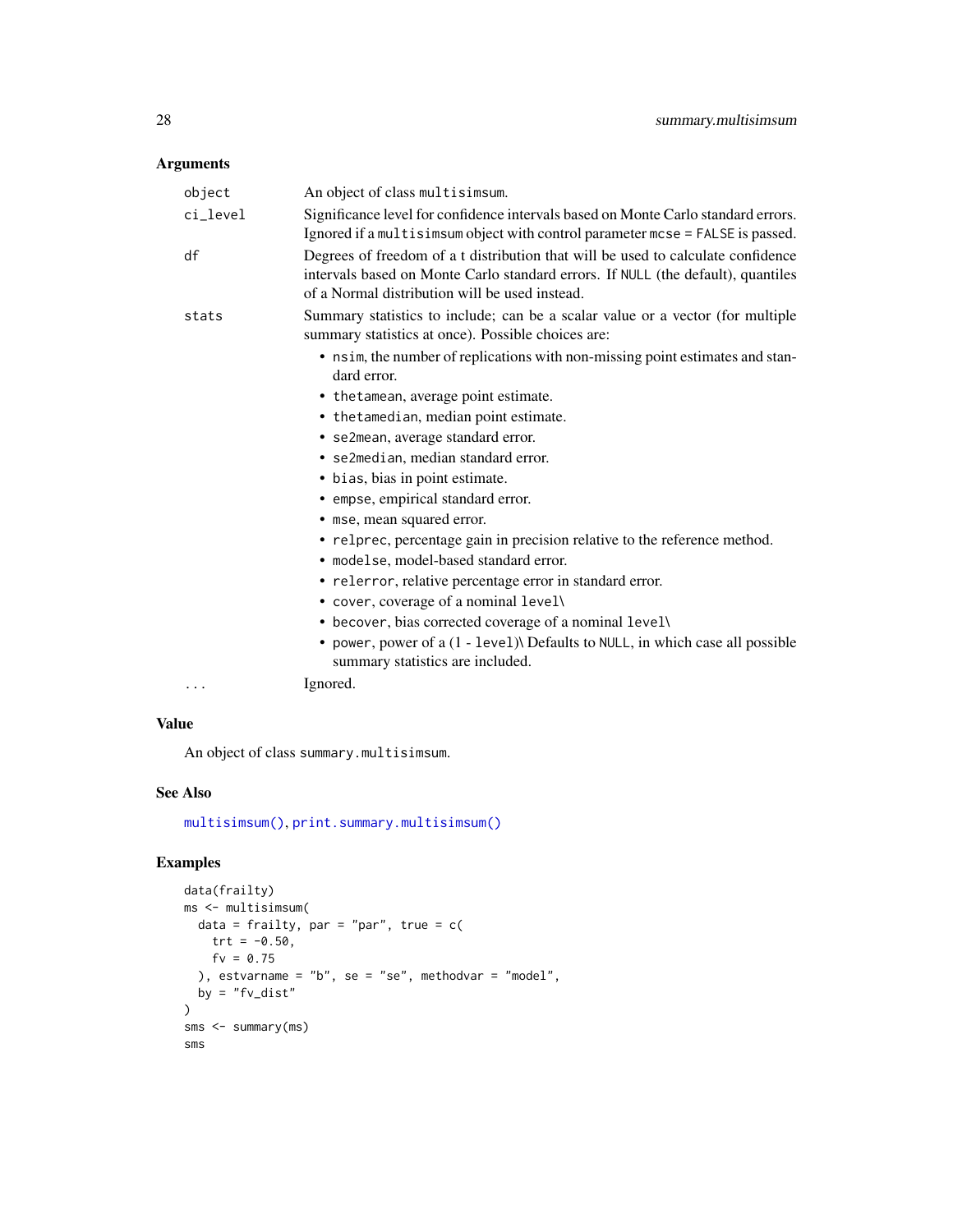<span id="page-28-1"></span><span id="page-28-0"></span>

## Description

The summary() method for objects of class simsum returns confidence intervals for performance measures based on Monte Carlo standard errors.

## Usage

```
## S3 method for class 'simsum'
summary(object, ci_level = 0.95, df = NULL, stats = NULL, ...)
```
## Arguments

| object   | An object of class simsum.                                                                                                                                                                                                                                                                                                                                                                                                                                          |
|----------|---------------------------------------------------------------------------------------------------------------------------------------------------------------------------------------------------------------------------------------------------------------------------------------------------------------------------------------------------------------------------------------------------------------------------------------------------------------------|
| ci_level | Significance level for confidence intervals based on Monte Carlo standard errors.<br>Ignored if a simsum object with control parameter mcse = FALSE is passed.                                                                                                                                                                                                                                                                                                      |
| df       | Degrees of freedom of a t distribution that will be used to calculate confidence<br>intervals based on Monte Carlo standard errors. If NULL (the default), quantiles<br>of a Normal distribution will be used instead. However, using Z-based or t-based<br>confidence intervals is valid only for summary statistics such a bias and cover-<br>age. Confidence intervals for other quantities may not be appropriate, therefore<br>their usage is not recommended. |
| stats    | Summary statistics to include; can be a scalar value or a vector (for multiple<br>summary statistics at once). Possible choices are:                                                                                                                                                                                                                                                                                                                                |
|          | • nsim, the number of replications with non-missing point estimates and stan-<br>dard error.                                                                                                                                                                                                                                                                                                                                                                        |
|          | • the tamean, average point estimate.                                                                                                                                                                                                                                                                                                                                                                                                                               |
|          | • the tamedian, median point estimate.                                                                                                                                                                                                                                                                                                                                                                                                                              |
|          | • se2mean, average variance.                                                                                                                                                                                                                                                                                                                                                                                                                                        |
|          | • se2median, median variance.                                                                                                                                                                                                                                                                                                                                                                                                                                       |
|          | • bias, bias in point estimate.                                                                                                                                                                                                                                                                                                                                                                                                                                     |
|          | • empse, empirical standard error.                                                                                                                                                                                                                                                                                                                                                                                                                                  |
|          | • mse, mean squared error.                                                                                                                                                                                                                                                                                                                                                                                                                                          |
|          | • relprec, percentage gain in precision relative to the reference method.                                                                                                                                                                                                                                                                                                                                                                                           |
|          | • modelse, model-based standard error.                                                                                                                                                                                                                                                                                                                                                                                                                              |
|          | • relerror, relative percentage error in standard error.                                                                                                                                                                                                                                                                                                                                                                                                            |
|          | • cover, coverage of a nominal level\                                                                                                                                                                                                                                                                                                                                                                                                                               |
|          | • becover, bias corrected coverage of a nominal level\                                                                                                                                                                                                                                                                                                                                                                                                              |
|          | • power, power of $a(1 - level)$                                                                                                                                                                                                                                                                                                                                                                                                                                    |
|          | Defaults to NULL, in which case all possible summary statistics are included.                                                                                                                                                                                                                                                                                                                                                                                       |
| .        | Ignored.                                                                                                                                                                                                                                                                                                                                                                                                                                                            |
|          |                                                                                                                                                                                                                                                                                                                                                                                                                                                                     |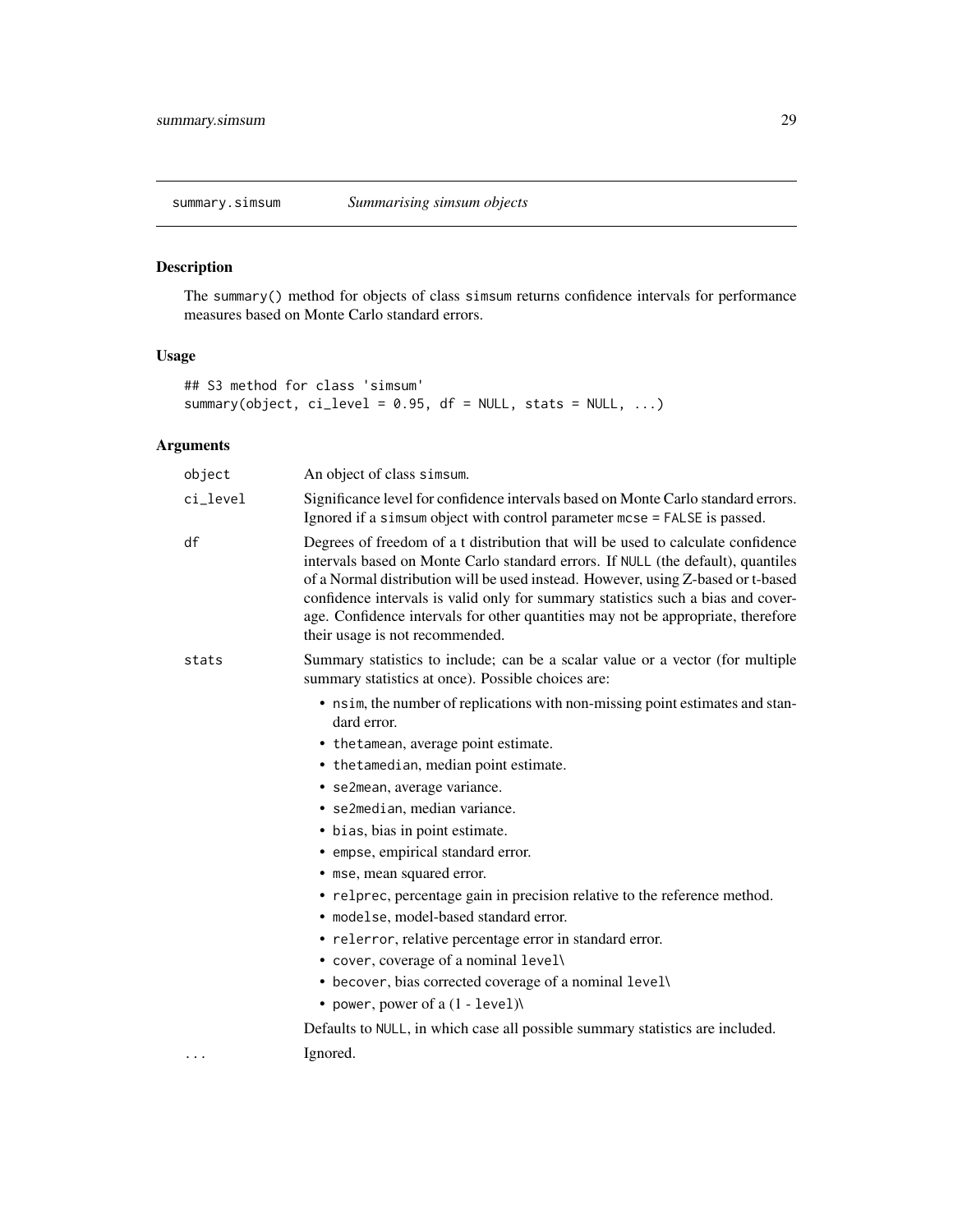## <span id="page-29-0"></span>Value

An object of class summary.simsum.

#### See Also

[simsum\(\)](#page-24-1), [print.summary.simsum\(\)](#page-21-1)

## Examples

```
data("MIsim")
object <- simsum(
  data = MIsim, estvarname = "b", true = 0.5, se = "se",
  methodvar = "method"
\lambdaxs <- summary(object)
xs
```
tidy.simsum *Turn an object into a tidy dataset*

#### Description

Extract a tidy dataset with results from an object of class simsum, summary.simsum, multisimsum, or summary.multisimsum.

#### Usage

```
## S3 method for class 'simsum'
tidy(x, stats = NULL, ...)## S3 method for class 'summary.simsum'
tidy(x, stats = NULL, ...)## S3 method for class 'multisimsum'
tidy(x, stats = NULL, ...)## S3 method for class 'summary.multisimsum'
```

```
tidy(x, stats = NULL, ...)
```
## Arguments

x An object of class simsum.

- stats Summary statistics to include; can be a scalar value or a vector. Possible choices are:
	- nsim, the number of replications with non-missing point estimates and standard error.
	- thetamean, average point estimate.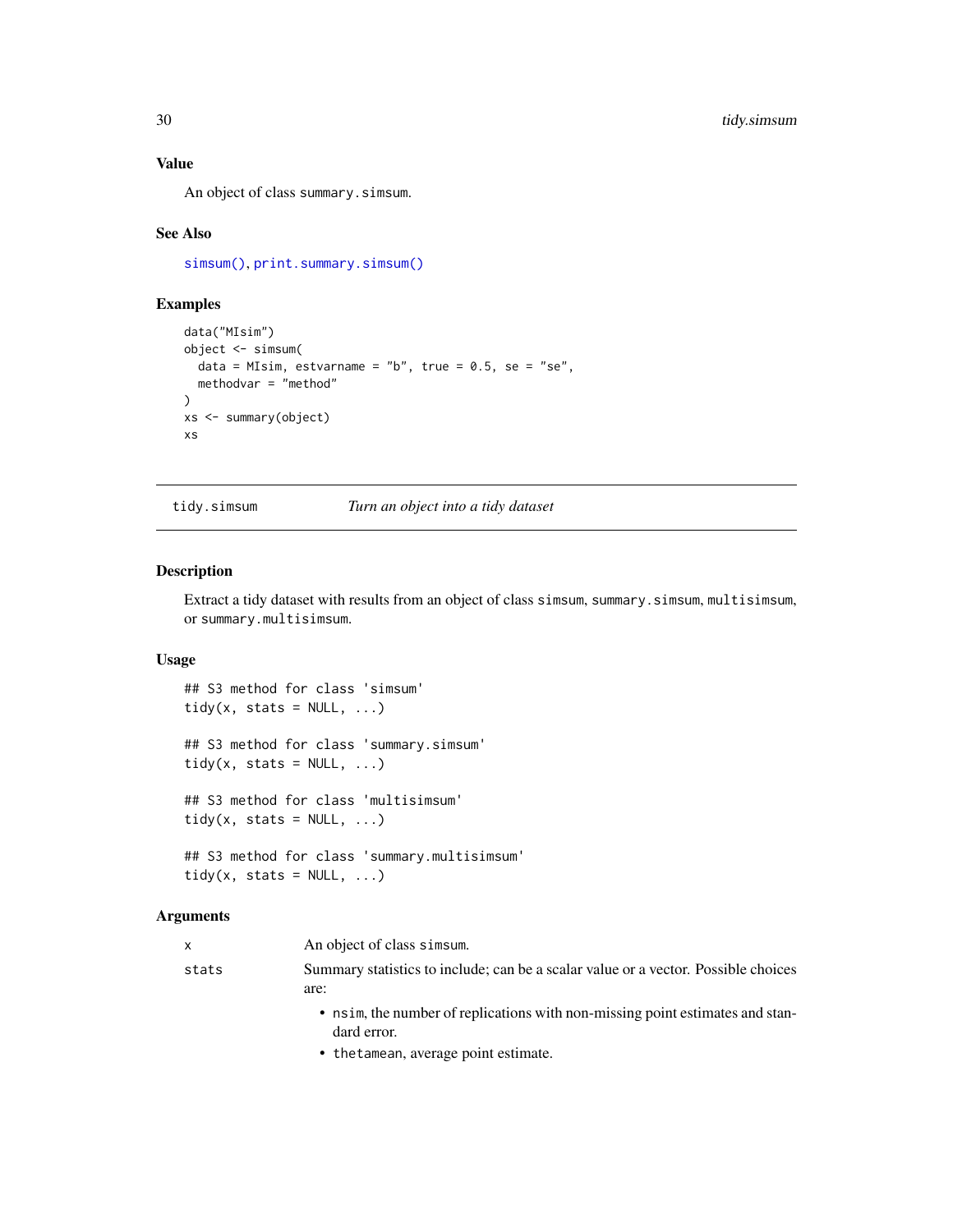- <span id="page-30-0"></span>• thetamedian, median point estimate.
- se2mean, average standard error.
- se2median, median standard error.
- bias, bias in point estimate.
- empse, empirical standard error.
- mse, mean squared error.
- relprec, percentage gain in precision relative to the reference method.
- modelse, model-based standard error.
- relerror, relative percentage error in standard error.
- cover, coverage of a nominal level\
- becover, bias-eliminated coverage of a nominal level\
- power, power of a (1 level)\ Defaults to NULL, in which case all summary statistics are returned.

... Ignored.

#### Value

A data.frame containing summary statistics from a simulation study.

## Examples

```
data(MIsim)
x \le -\sin{\sin{\frac{\theta}{}}data = MIsim, estvarname = "b", true = 0.5, se = "se",
  methodvar = "method"
)
tidy(x)
# Extracting only bias and coverage:
tidy(x, stats = c("bias", "cover"))
xs < - summary(x)tidy(xs)
```
tt *Example of a simulation study on the t-test*

## **Description**

A dataset from a simulation study with 4 data-generating mechanisms, useful to illustrate custom input of confidence intervals to calculate coverage probability. This simulation study aims to compare the t-test assuming pooled or unpooled variance in violation (or not) of the t-test assumptions: normality of data, and equality (or not) or variance between groups. The true value of the difference between groups is -1.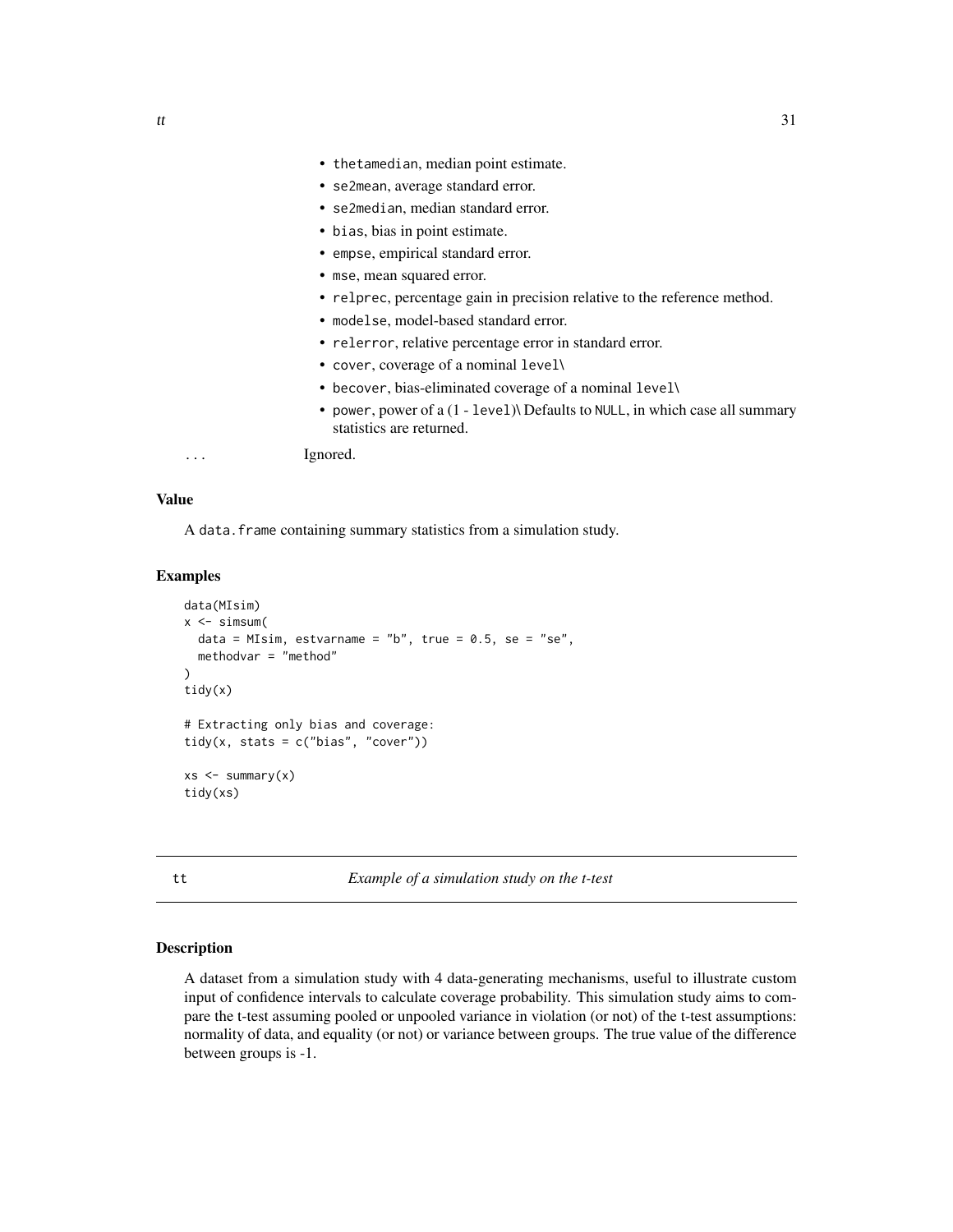## Usage

tt

#### Format

A data frame with 4,000 rows and 8 variables:

- diff The difference in mean between groups estimated by the t-test;
- se Standard error of the estimated difference;
- lower, upper Confidence interval for the difference in mean as reported by the t-test;
- df The number of degrees of freedom assumed by the t-test;
- repno Identifies each replication, between 1 and 500;
- dgm Identifies each data-generating mechanism: 1 corresponds to normal data with equal variance between the groups, 2 is normal data with unequal variance, 3 and 4 are skewed data (simulated from a Gamma distribution) with equal and unequal variance between groups, respectively;
- method Analysis method: 1 represents the t-test with pooled variance, while 2 represents the t-test with unpooled variance.

#### Note

Further details on this simulation study can be found in the R script used to generate this dataset, available on GitHub: [https://github.com/ellessenne/rsimsum/blob/master/data-raw/tt-d](https://github.com/ellessenne/rsimsum/blob/master/data-raw/tt-data.R)ata. [R](https://github.com/ellessenne/rsimsum/blob/master/data-raw/tt-data.R)

```
data("tt", package = "rsimsum")
```